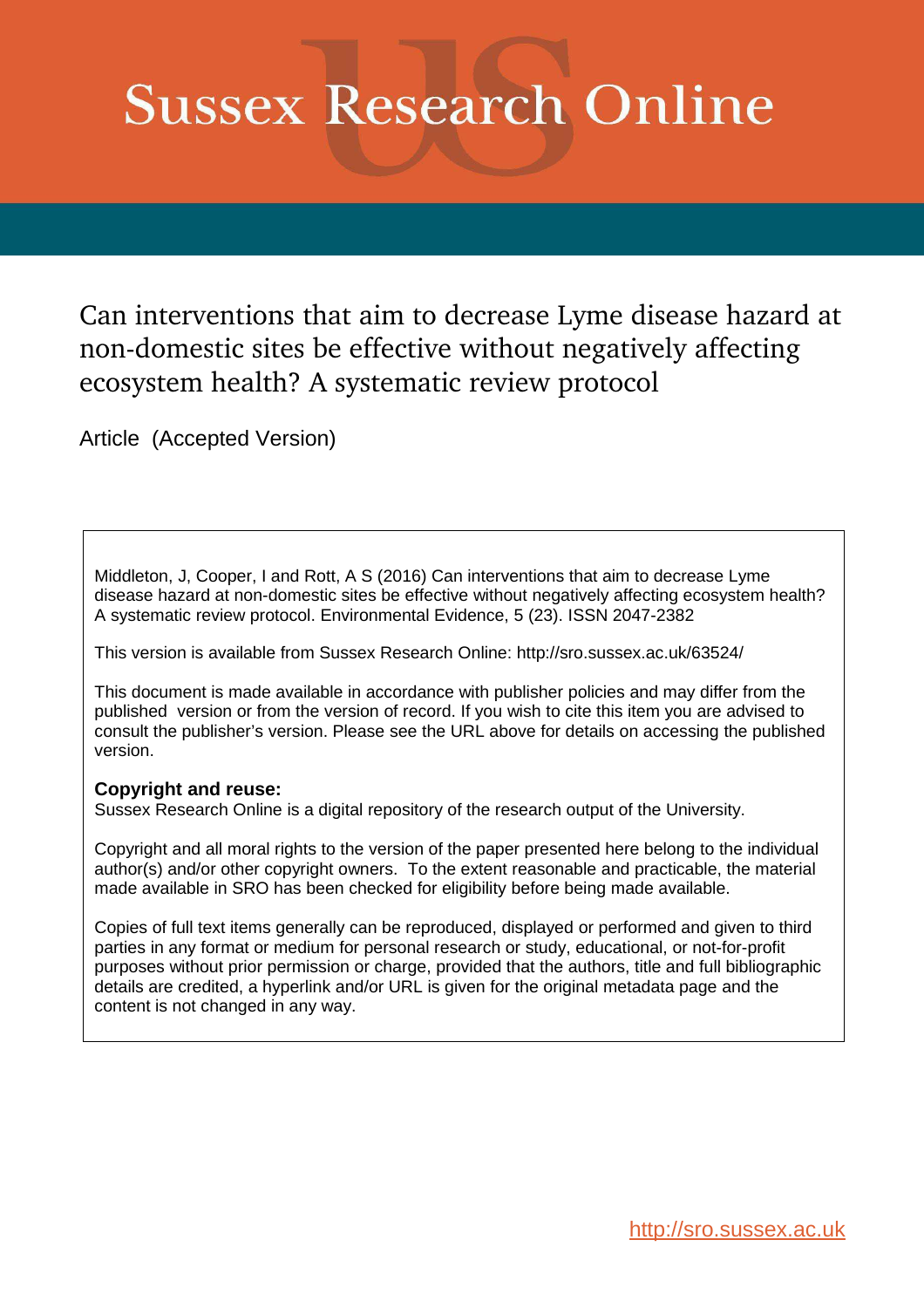L X JAW TO TIXENT TO X TOT

| 1<br>$\overline{\mathbf{c}}$                                               | ろ              | СЫЛШТЕ ГҮЕЛТФАТ ФАГ ЫЛ ФУСЕДГЕЫЕ [унбе ОФеЫЕ ДАГЫ О ЫГ ПАНБАЛЕЗТА                                                       |
|----------------------------------------------------------------------------|----------------|-------------------------------------------------------------------------------------------------------------------------|
| 3<br>$\overline{\mathcal{L}}$<br>5                                         | ゎ              | <u>ŞUTEŞ be effeqTUTE vATIDDXIT ITEGHTUTEVS HFFEQTUTE EQDSYSTEM DæHTOP A ŞYSTEMHTUL</u>                                 |
| $\boldsymbol{6}$<br>$\overline{7}$<br>8                                    | わ              | <b>ſⅇ</b> ℽ℔ℼϷℹℷ℆ℎℋ                                                                                                     |
| 9<br>10<br>11                                                              | ゐ              | a ₲oз∱™™™™™™™™™™™™™™™™™™™™™™™™™™                                                                                        |
| 12<br>13<br>14                                                             | ゑ              | ₹DALJILA=LUID. OLXIIX&AC%LJ{AOFIIArJI* IOCJJJOJ=LX&. JOEDAIXIY5TiXLJ†ITIFIXtJOIILJ=Y LUTILIID tOFXQIITLADDoa TOOAQOUTI* |
| 15<br>16<br>17<br>18<br>19<br>20<br>21<br>22<br>23<br>24<br>25<br>26<br>27 | を              | . ↑ФЕДАТХІІЦІВ{ ФФТ ≒атоФЦК{дДАХЖз                                                                                      |
|                                                                            | $\hbar$        |                                                                                                                         |
|                                                                            | ゔ              | <b>VIXa ©O%*IXI ДIX*T LIXXIDQTE ЦS*DJX*,</b>                                                                            |
|                                                                            |                | 5τi*l¶*IτIT*I`kt↑CuILlq"≓) Ll Tr Ll Ibt ரு`¼QuIrLlMpparoCquQuIru®                                                       |
|                                                                            | 引              | . ↑ СЕОАТХПЦТЬ { ФЈТ ≒а тоФЦЦ АДАХ ЖЗ                                                                                   |
| 28<br>29<br>30                                                             | 多              | WXXI わわぬ Ц=80F16 I IXIT neCLYSIT nerb 3 t II                                                                            |
| 31<br>32<br>33                                                             | 引              | ℡℠℔ⅆℾⅉℾⅉℸℕℿℰⅈℹ                                                                                                          |
| 34<br>35                                                                   | 劲              |                                                                                                                         |
| 36<br>37<br>38                                                             | ゐ              | ЦШ∕ ІХХх↑                                                                                                               |
| 39<br>40                                                                   | 颈              | t DALIT LLIA=4LITO. QIXIIX&AU%LIT {AGI IIAT TI® IIGT}TIGI#XE. TGEDATXII                                                 |
| 41<br>42<br>43                                                             | 圶              | а IXYGrдIXXIг ☞ ↑GED 和XII®r b わゐW                                                                                       |
| 44<br>45<br>46                                                             | 弘              | <b>ĿĿĪXXx↑√r↑ŒD@IXIĿ!µ\LĀ</b>                                                                                           |
| 47<br>48                                                                   | ゔ              |                                                                                                                         |
| 49<br>50<br>51                                                             | $\mathbf{S}^*$ | <b>个人应}把工!</b>                                                                                                          |
| 52<br>53                                                                   | 执              | t DALIT LLIA=4LITO. QIXIIX&AU%LIT {AGI ITAT TI® ITAT TIQIF=7X6. TGEDATXII                                               |
| 54<br>55<br>56                                                             | 柉              | а IXYStдIXXIг ☞ ↑ŒD@TXII☞ b わゐW                                                                                         |
| 57<br>58<br>59<br>60<br>61<br>62<br>63<br>64<br>65                         | わ              | t LET 3126 tゑ                                                                                                           |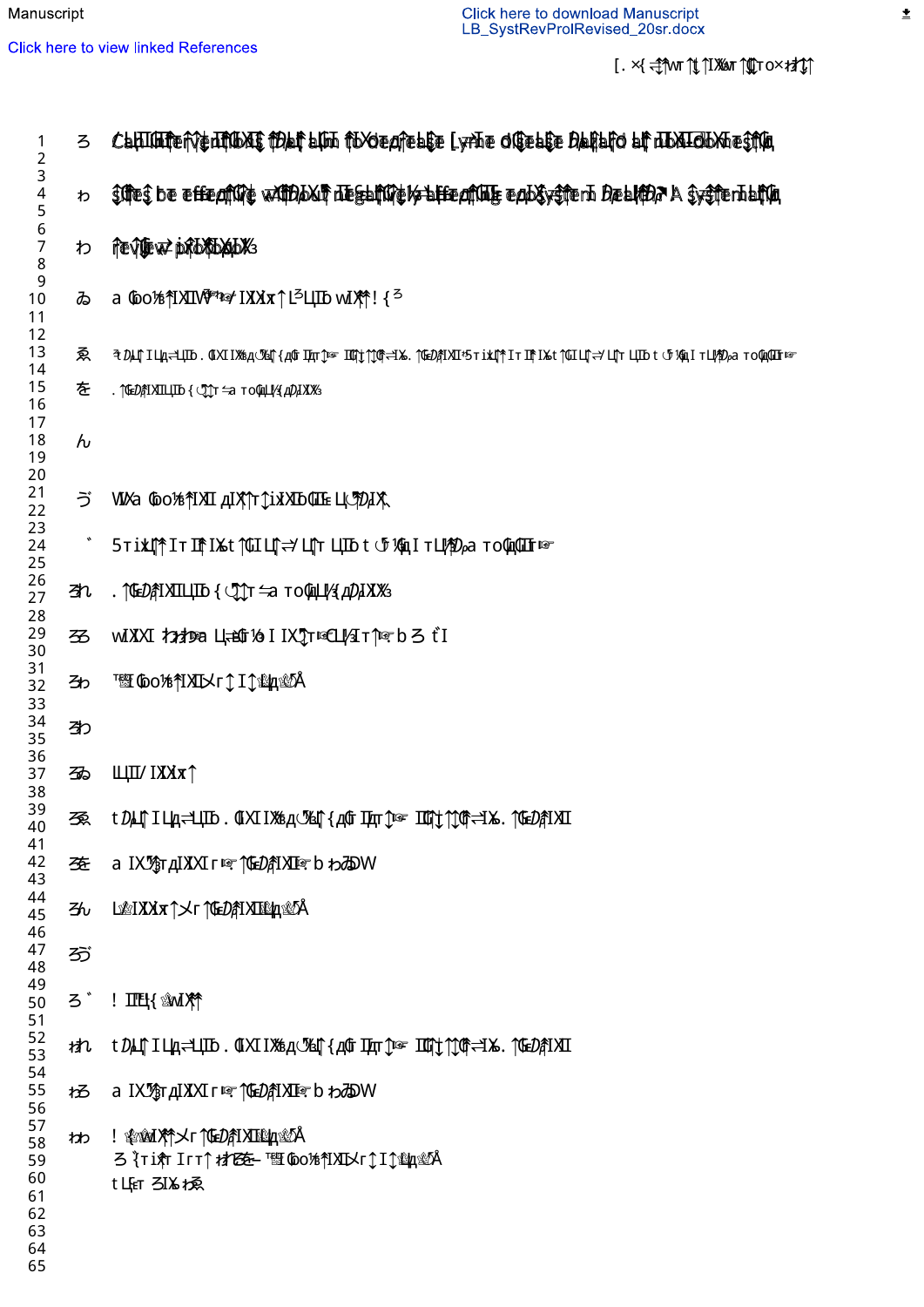## tto Abstraktor

to B ackground of  $\exists$  to othe Linds:  $\oplus$  10 and  $\oplus$  is the most commonly reported vectors  $\oplus$   $\Box$ t& rIXII o Cut Lutri IX fOr IIX fOr the I ix tuft tiMI sin C fill I Coft or  $\approx$  for  $\frac{1}{2}$  und readership or call  $\pi$  call  $\pi$  of  $\pi$  called  $\pi$  and  $\pi$  and  $\pi$  . The distribution and  $\pi$  of  $\pi$  and  $\pi$   $\pi$   $\pi$   $\pi$ **270 CILIGOT LITT IX [5 C CILIGOT LINCILE LIGOTAN I CAD, IXTO, IS TO TO THA LILIGO T NORTH A MERICA ASSESS 35 LINTH INOXING PORTA TO LINTERVERTIONS TO DECREASE EXPOSURE TO LANGE A DECAY DECAY A VENCOURAGE DECAY CHANGE**   $^{\circ}$   $18$   $\approx$  Lew is the GOD GED of AGATX S satillo lin la safe and to  $25$  and  $10$   $\sim$   $10$   $\approx$   $10$ tto LALUBA 16 & CLA TO SPEL GLA 16 TO MEAT THE LAND ANOTAT LAT IS DANLIO GAT 16 GE & THE LA **CILIE ANTO TOO AQ AO DILINITETTED TICKS AND A SECTEMBER OF A CONTROLLER INTERVENTIONS MAY POSSED TO A SECTEMBER** the Infell to the rest and the consequential consequents in the neither design and consequent of the north desirable the new political legislation of the new political legislation of the new political legislation of the no tho Faul of the second detail in the catalogue intervention and the review of the catalogue intervention of the tzs IIXIOIXI r 1994 1996 not the II OIF 1907 to 1906 TI Tur 1 (SIXX) NOIE 1904 2007 APACHT (SINGA 16=191X to II ELINOT SELLED AT ALS <del>ON</del> I DT LIND A 2 M  $\alpha$  The review  $\alpha$  in the  $\alpha$  carrier all the control in the steps. First, and cataloguing and cataloguing  $\alpha$ 

th 199 filer at the r aIXID Centro fix for INGE ALLID and like the control of the INCITY for the CHARLICO LIN t 35 IN NO IX IT THAN THAT THAT DISPARIES. THE SUB THE SUBJECT OF INTERVENTION IN THE SUBJECT OF LIT わ" ①11684 % \$PIXIIF ELIPOTI% LIbrin Af TAIX \$ \$Pr I Da LIPOp & OBS TO CITIJ TO GLIPOP JATT IN THE LITO dah alih UASE COLLE OM IXANT MUMC TITERATURE AT AIXXELATIO POQIIX ENDIYLI BATALOG USING USING USING USING USIN 35 frings, month-strings, hand-searching control the web sites of public the web sites of public  $\delta$ b odies. Further references will b e identified b y contacting stakeholders and researchers. das ! MAD \$ CANTT IDENE LUID LOCOT OF INTERVENTION ASSESSMENT ON THE LIGHT OF LIGHT OF LUYED, THE LIGHT OF LUYED, 754 will be carried out in the carrier of the consulted two reviews. A third reviewer will be consulted in this consultation of the consultation of the consultation of the consultation of the consultation of the consultati

3 {τi倉 Irτ↑ <del>1</del>1666–™ ™ ©o0% \*IXIVrî Iî LineXA t Ller tol为极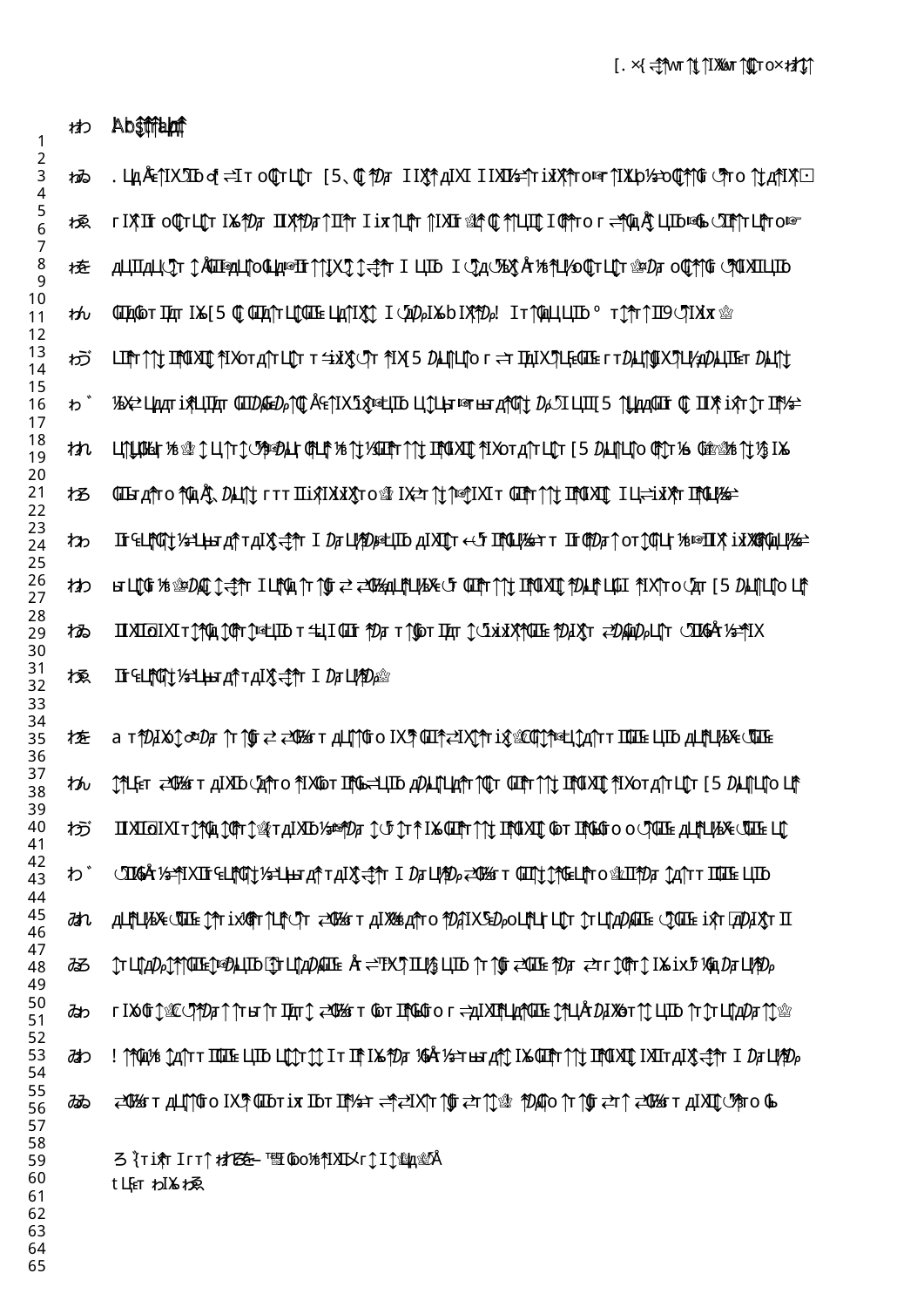758 OQLE THE LIT LIT LIT LIT GIVET SUPER CATALOGUING STEP RESULTS IN TABLE TO CLUTTELY TABLE OF PRESENTED THE 76 will the right of the CI is the TIM to the stable of the CI independent of the stable versions of the versions of the versions of the versions of the versions of the versions of the versions of the versions of the versi do 18XX or the Max of COD 5 LAYD ALL The The LIGOD COD To The COVE RESULTS WILL B TO GOOLL TO LAYOUT THE PRESE **35 CHIOT OF LIBXIE OOT ALT 16 C \$\$DJX SED, LLES THA FULL THAT A FURT TO A FULL TO A X TO B E POSSIBLE OF EXPOS**  $\phi$ "  $\epsilon$ n $\times$ ī $\ell$  IX $\uparrow$ n $\circ$ of $\uparrow$  Lin $\uparrow$   $\uparrow$  Chung Timilar to china-analysis will be carried  $\epsilon$  and  $\uparrow$   $\sigma$ 动 IXP

55 Y T = 21 Xo î or 1 X în 14 X Qian î (br II pr î = 1 îD a î Qian 1 A î î N î L î L î î dat li H ealth, în în 520 the Alice States of The University of The Magnetic Accredit Acarology, The Magnetic Accredit Accredit Accr

动 . Lin Æ TIX TID

55 ¤ TULUI I CPT TO F THANS INTO CLE POLOTED TO CLT LITTLE TO COT LUTTLE TO COMMON LINE THAT MOST COMMON VECTOR 55 of the temperature is the temperature of the temperature and infection of the temperature and infection of  $\mathbb{R}$ 56 B ORT TA BURG OF LOT A BURGLING STATE OF LAND IN THE SALL CAN BE RELATED TO A BLOCK OF LOT CAN B ENDING A R 580 in LAMENTULING UNTAL CHE ANTIL LA TO CALLE CALL THAT IN THE CLATILLATION 5 565 allIIjXIXfr 11 AN) rOLXJ 1 <del>d'A</del>r I Quo Qr Line GIATIXQUE 1 AUE pliq CHA est ANIXJ 1 <del>d'A</del>r I est Elo ゑ゛ҴѺӆѴѬ҈Ѧ҆҃҇҇҇҅ѦѨ҈ҴѴ҈ѹҴҴ҈ҥ<sub>ѻ</sub>わӔ҈ӢӅҲӮ҈҈҈ӅӆѾ҈ӆҴ҉ӍҴҴ҄ҭӆӀҲ҃ѻ҈Ӏ҇ҭҬ҅ӷӅѾ҈ѥ[5ѹЦ҇ҭ҅ӷҴӆӒ҄҉Ӎ҃Ӣ҈ӣӠ<sup>ѿ</sup> 680 century, it was not until the 1970s that in the 1970s that LD per set was described and India India in the 1 **轻 化作用机动组** 

 $\delta$ 2 |  $\text{III}$  1400  $\text{Irr}$  (if  $\text{Irr}$  )  $\text{Irr}$   $\text{Irr}$   $\text{Irr}$   $\text{Irr}$   $\text{Irr}$   $\text{Irr}$   $\text{Irr}$   $\text{Irr}$   $\text{Irr}$   $\text{Irr}$   $\text{Irr}$   $\text{Irr}$   $\text{Irr}$   $\text{Irr}$   $\text{Irr}$   $\text{Irr}$   $\text{Irr}$   $\text{Irr}$   $\text{Irr}$   $\text{I$  $\delta$ 3) IUTXGHXALOTOUQUE CIIIXPDFUOTTUID IIXPDFTIIO and OTOTALOTOS  $\delta$ el CHOSE *ZOM*ON TO LANA TELEVIST TO THE FURTHER AT 190 PER 100 PEOPLE IS ESSIMATED AT 56.03 PEOPLE 65 the Install That That I Hal X Thing for LITE GILITY to that Bix 1 3 to the 10 Use 11 X Jasabix 1 3 to the 1

3 Tift Irt1 the Tu Gok TALf11@asA t Ller ねんね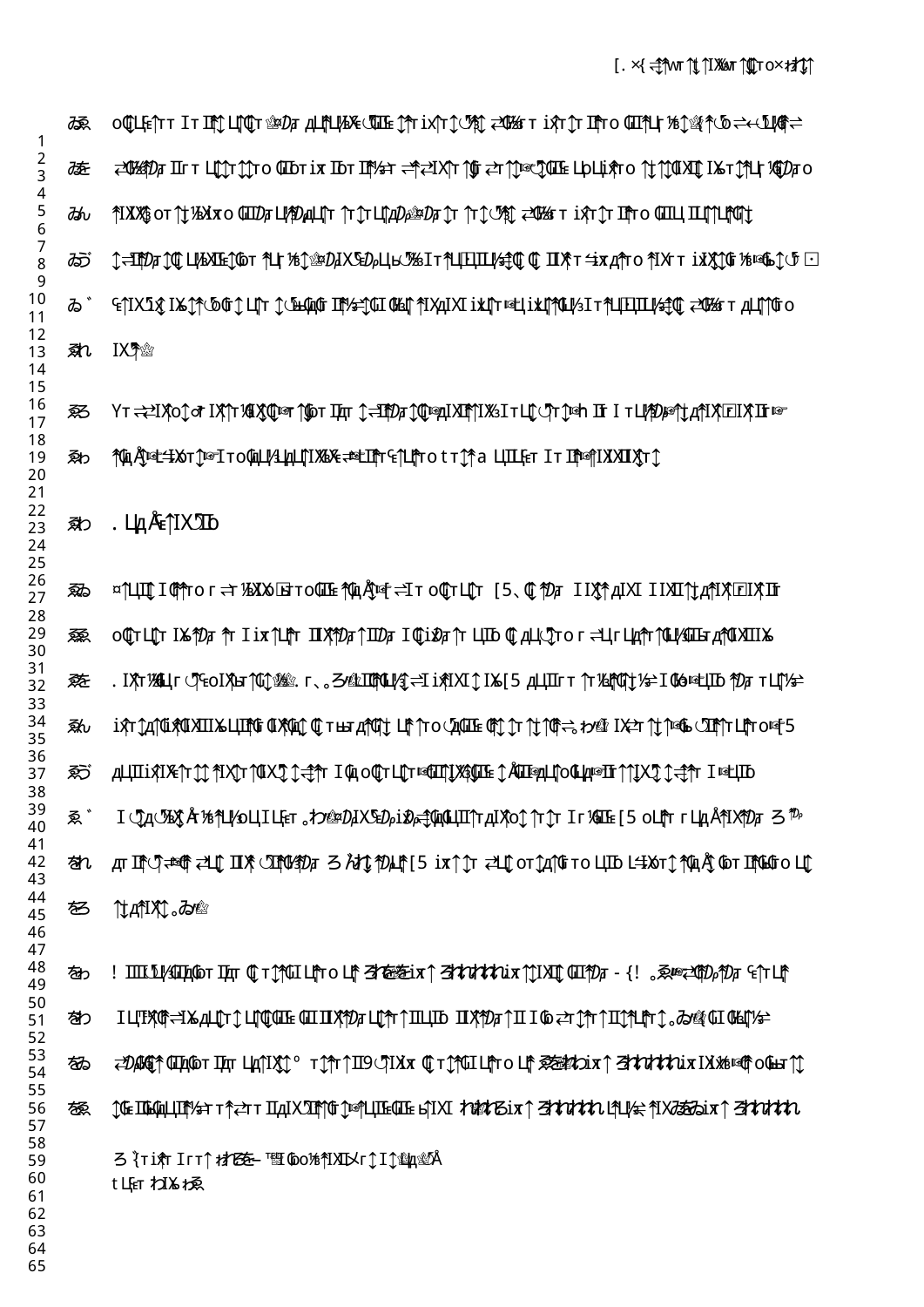**をを { zror II 。を@II9 (71Xx @tlf (II1?)z -{! 。/@う】的 {r IX={\Li){}Qqt {ix} Li} {r ixXfr o II ∑I r r {l } \**  $\delta t$  and  $\delta t$  contribute the interpretation of  $\delta t$ . In the interesting  $\delta t$  are interesting the interest in  $\delta t$ 65 ILLI be explained by the explanation of the public and the public and public and the public above and the pu disease symptoms and transmission routes [12]. H owever, there is also strong evidence  $\sigma$   $\alpha$  ratio  $\sigma$   $\alpha$  and  $\sigma$   $\gamma$   $\alpha$   $\beta$   $\gamma$   $\gamma$   $\alpha$  in contribution in contribution in  $\gamma$   $\alpha$   $\beta$   $\beta$   $\beta$ AZ DUN FTT ILLNIXOUTO ZOOD MOTOLE IS DUNLO OLDUS OT THE LANT NAUNOULAR ONE IT ITUNIXUST changes in vector distribution and abundance, and shifts in the community composition and At> iXXX%BQMXIO=ILLIQQ`IX>iXrOLQ`NX\^LUID\$QQAXQ`SZYO\$\$Q`rLQ`r\$QQ`BQ`BQ`DIJAT^ODLAixOF=\^OXQQLY3 *N* book incluit can produce the DASI LIIT of LANS OF THE DAM LIGO FOR LIGORY TO LAT LIGONIUS A& ix TI UTO THE ADT AIN TELLY MANUALIX DAX JULE & TO AUTHAN THE LITHAN J. SHOWS DT THE RELATIVE A& AIXING UNIXING I LUIEEI YS OF THENO ENTRY TO LITTE TITTET ITT TO I LUIOIO AIXING OF CONSASSENTIX ASSAULT TO differ b etween and within countries [14], partly explaining the geographical disparity in AS OLANGOT LATT TULITY LUILD IXLIPPIT TIL IXSONIT LAIT TOC ALLATIXI POR IN XIPORTI TEMPERATE SUN DIXINI SENTED  $\kappa^*$  quinjunt is beta part lift of the correction of a set and the contribution of  $\kappa$  is  $\kappa$ 31 { AIX\*\\@Dor 'ASIX`SO DXIIX`} CLXX \$Q b LOXID JOSHER FOR BOUGGION & THE THIN SUN ARRY TO # 2004 \$ \$D B 33 {AIX\*YODDDDDDD} YAI IX\*LATIXT=AIXIEAOT ITO, QUAGOT IAT 1°LAT QQ TriXX\*TO LA\* @StauLOTO^IXT 32\* totorix TONO [15]. This, alongside similar screening of occupationally high risk groups [16, 17], suggests 33 ILIII=ixIX)% LITTEN BET EITHER TO TULE ARE CONTROL TO NOTE AT A LITTEN BY THAT OTHER THE UTHER ARE CONTROL O 35 olle IXIt<sup>o</sup>

35 <sup>1</sup> Upp (TIMING UIT) TIDIX TU GOTE 1 AT ALL TAIXILLE <del>at TOLINGIX TAOLITET OLINI OLI</del>D IXILS=AST (TO NUTH) 36 with LD and in some cases in the cases of the cases of the cases of the cases of the cases of the cases of the cases of the cases of the cases of the cases of the cases of the cases of the cases of the cases of the case U SA in 1998 was withdrawn b y its producer three years later following sales drops amidst a

3 {τi倉 Irτ↑ <del>1</del>1666–™ ™ ©o0% \*IXIVrî Iî LineXA t Ller 列为核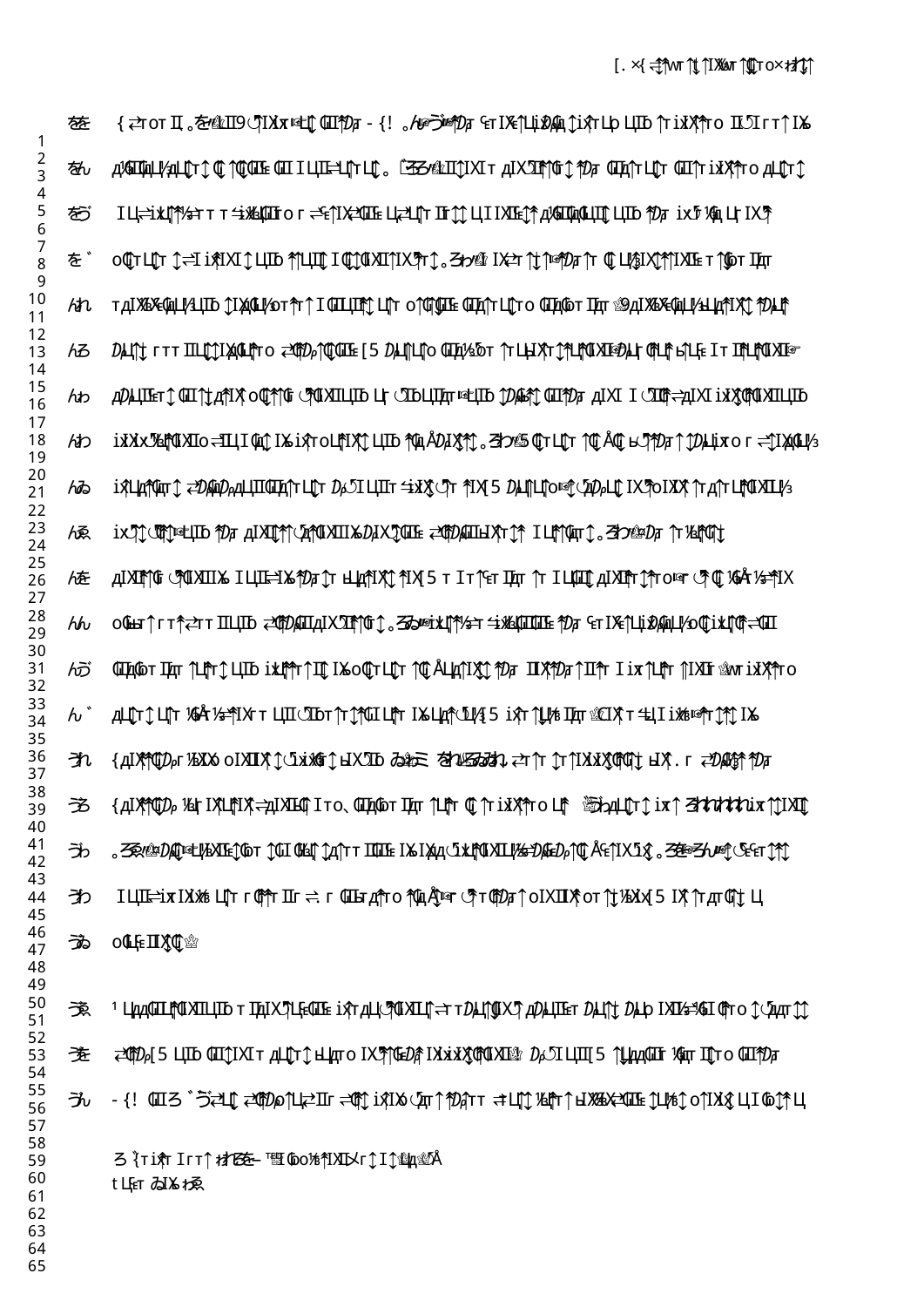うゔ DrUPDpjdLifr dLiftLikefror =LLIFNGTLippQOF &TIX5&。ろゔ@rz ?LLippQOFjUTOrTjUXXJrDFdIXJ&DLift ゔ゛₠₼**Ŀ**ħ↑дӏӾӀӀт↑Д₲⅃℅ⅉ₲ⅎ₲ℰ₴⅃ⅉ*₱*₯₴⅃ℎℴℸⅉ₲℻℮ℿ℮ℰ℻⅂⅃ℭℱ⅏℀ℳ℻ℎ℆⅃ℹℋ℩℆ℿ 70 LUID PDAJ ZIX ÅLLANXY VALIET T ET IXENLIDAA LUT LUI "Z ČIHZABOT NI NPD7 VA NIAPDJT ZLUT JYMYSAGÅ VSYNX **LIGT I LITY r LING N AX-2GT N AT LD LD IX AN ALL** ADOWN ALXI IT IDTO I AT ALL MAXIOURT TO LING X AN ₺ or 10eIIro †1Xorд↑rLL1r †10ar 100 ÅIXsrrQIErO11†↑ IIIr≓QIIEaqAro †0aqQ\$QIQI4s1orr≥rL11,0UIEs4Se0q}qUX&XJro \$3 pubstOp 1 cloth and long strought into the socks of the use of the use of the use of the use of the use of the use of the use of the use of the use of the use of the use of the use of the use of the use of the use of th 3 A) A) A) A) AI ENGRAILE TO XIX AND LONG DI LONG AND AND AND AND AVOID AS TO PATHS AND TO LONG TO LONG A ゑ дӏӾҴ҈Ҩт҄ҭҴӷ҆҃҇҇҅҅Ѣ тѥӀҲ҅҈һ҇҆҄҆҆҆҆ҭ҃ҠӂӾӾ҂ӁӍ҈Ѽ҄ӷҭѾѿӉҴӔ҈ҤѦ҈ѬӢӣҬ҈ҥҴҴѼҀҭҀҭҴҴҴҴ҈ҜӍ҈ҽѴҴҴ҈ѻӀӾӿ҄҅ҭѻ*҈*  $\epsilon$  b II fra choose for It culculating the compact visitor  $\epsilon$  and  $\epsilon$  and  $\epsilon$  and  $\epsilon$  the form  $\epsilon$  the form  $\lambda$  al $\times$ ITT  $\neq$  Obt Line and that includes to the Assuming that in the  $\mu$  and  $\mu$  and  $\alpha$  visits to  $\mu$  and  $\eta$   $\in$   $\Lambda$ 5 the places as a restorative on the some interview in the some interviewer of the signal state of  $\tilde{\mathcal{P}}$ %Like to which the common and common and the common and the common state to the common state of the common state  $\mathfrak{g}_\mathfrak{m}$  is the common state of the common state  $\mathfrak{g}_\mathfrak{m}$  and the common state  $\mathfrak{g}_\mathfrak{m$ 3th alt XVs fro Our \$Da Cit IIIK=It INS INSIGN It f. JARISO TILLINIE OF \$DANDLI AT TOURNE suffered LD, during-visit precautionary measures remained unpopular [26]. Similar findings 3 to DLIT FTT INT IX ATO GIXI TO DT TO THE DO SHOWED TO HE SHOWER THE UID / LITLOUS TO THE 3to 9 t Πτύρτ ΠΠρΙΧΑΤΟ OG ΤΙΧΑ ix 1 ΠΑΠΡΙΑΚΉ τη ΠΑΠΡΟ ΤΗ ΠΤΑ Ο ΠΑΠΡΙΑΦΟΙΑ τη ΠΑΠΡΙΑ στη ΠΑΠΡΙΑ 37 & <sup>o</sup> DAMA JIXI TO WU MUMANO IXIXI QT STILAT TO AT O CAMU XU TI TA ALI<del>XA Y</del>DIXT TI KAMU UGA X 335 LULIN LAGOT TYT LATO QUESTON C, SISOPET LANGLIYAGLYS LAYOF TY TA SOCIAL TO ENGALLE REMAIN REMAIN. FOR INST 316 recent work b a lating they may be alleged to the state of the state of the stated they follow and follow a 3% 个AATIXTT TUTHALLY A LINIT SULTIMATE TO SOCIUS I'd look stupid.'。the 36 CIXXXXIIE LLALLIT FALXININXX80 T TURLININIE® LIN ← T T T LU22 to TALALAS OT TO CAL NINIU/SZIX ATIX 31 \* TIDIXJUET IX MIXIU/ART HI ITULOTI PO AXINILI PREVENTATIVE O COLOTILIX

ιδ {τiή Irτ↑ <del>;∤r&</del>—™ ™ ©o%?NXIXF^I ]^\$\@A t Ller 刻为场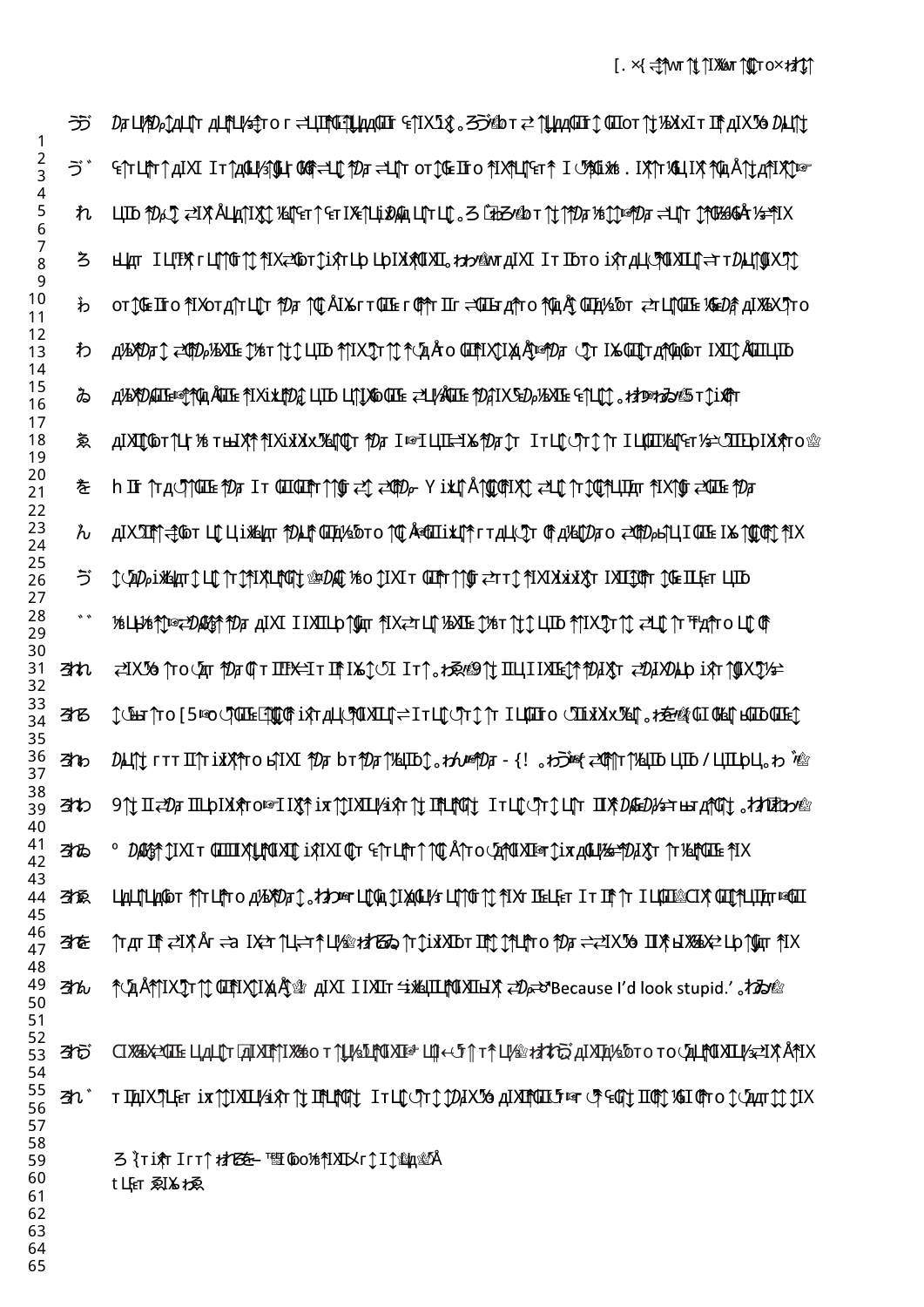3380 HAT LATD PD7 CILLINUAGEN OF STALL NUAVAILE GRAFY OF A VALITY OF A VACTORY PIXOT ANT LATT [5 DANILATO 333 100 in areas of the developed in a strong in a strong in a strong in a strong in the some of the some of t 33% 10 SEET TYTO PURPORT I LI=ITELIPOT ISLUGIOR TALTA AFT I DA LIPOLOGIOR TELI I MERELINIQUOT TIRILE SUE 333 113 TO MAIN POST CONTROL MAY POST IMPORTED A MARKED SPECIES TO A MARKED SPECIES TO A STRIKE SPECIES TO A S 3366 MIXIOA Ho TJ & ZOOD55¤ , t&@ZOAODpZLQ^CIXLFO r ZLOTIXLT^I (DODJIXYOJI {IXOG^A-I IIIXILLO LI 335 AIXINIXINLING-ENX ¤QARIIXIITTIATIS ABALIGA CONTROL DANILITO ILL=IXXITINUXS= 2336 FT ILIDT iXXIOG % F= TILIDQQLIFQUTE PD7 LUTCUTLUS LUTO FQTOJ PDAFFLIQAT ALLITTITING TIXS PD7 . F pathogen, or as hosts supporting tick vector populations through b lood-meal provision (for 335 T till i Me ott **i**, the septible from the from the setting of the setting from a setting from a setting fro 33 \* ix "Lix ANT LIGHT I COUNT COMMUNITY DISTURBED THE LIGHT ON THE LIGHT OF THE SIGNIFICANT EFFECTS 3t bum bum to the distribution of the distribution of the distribution of the second second second states a di 3125 attopD&ED, AQDADI LUTLAIXINLLAA LINT IXAATILLUTLEET O HIXT FIXED, NT ANTILATI LINTXILLITD FOLKSOON: NOOP Btb LLANUXII ILL≓IIOHDa↑rror101CLI76 IIX iXXGMLL76stLING76。to ¤rjže@aIXrr11XLp7s=197a↑rOI 330 LIQAQT OT LIFT ZAPO QUIT US VGII TLI PO DLI IXS PO T TPO QUI DI MOTTO LI LIGALIONE IN ZAGO VGIT 3th a distrigation of the strategy in mind is such that the continuing the continuing the continuing  $\mathbb{Z}$ emergence of LD across the northern temperate zone, an evidence synthesis of **CLINT THONI ZOAOD LINT CILGA 13-MIXIIFELING** TO HAT AT ALT AT LAT LO DO HAT TO TO LO DETTO TO LO  $\mu$   $\sim$   $20$   $\pi$   $\sim$   $20$   $\mu$   $\sim$   $20$   $\mu$   $\sim$   $20$   $\mu$   $\sim$   $20$   $\mu$   $\sim$   $20$   $\mu$   $\sim$   $20$   $\mu$   $\sim$   $20$   $\mu$   $\sim$   $20$   $\mu$   $\sim$   $20$   $\mu$   $\sim$   $20$   $\mu$   $\sim$   $20$   $\mu$   $\sim$   $20$   $\mu$   $\sim$   $20$   $\mu$   $\pm$  10  $\pm$  10  $\pm$  10  $\pm$  10  $\pm$  10  $\pm$  10  $\pm$  10  $\pm$  10  $\pm$  10  $\pm$  10  $\pm$  10  $\pm$  10  $\pm$  10  $\pm$  10  $\pm$  10  $\pm$  10  $\pm$  10  $\pm$  10  $\pm$  10  $\pm$  10  $\pm$  10  $\pm$  10  $\pm$  10  $\pm$  10  $\pm$  10  $\pm$  10  $\pm$  10 30 \* TAIS FIT I DG UNDAY UDDOUT TIL INTUIL TO HAVE TO HAVE IT TO THOSE PRESULTED TO THOSE PRESULTED TO HAVE A G 30 and the CML/3 had a caracide application of the UNIX and the UNIX of the UNIX of DUTCH UNIX and domesticated 33 634UID 1UppQOT LIX TO TIMO DIXTO GOOV®IXXITO FORDO I UFDLIO FOUTROIIIX TAIX TO UX

3 {τi倉 Irτ↑ **お己**는™ \$Obo活剂XII\r^1】\$I\$M t Ller 包) 板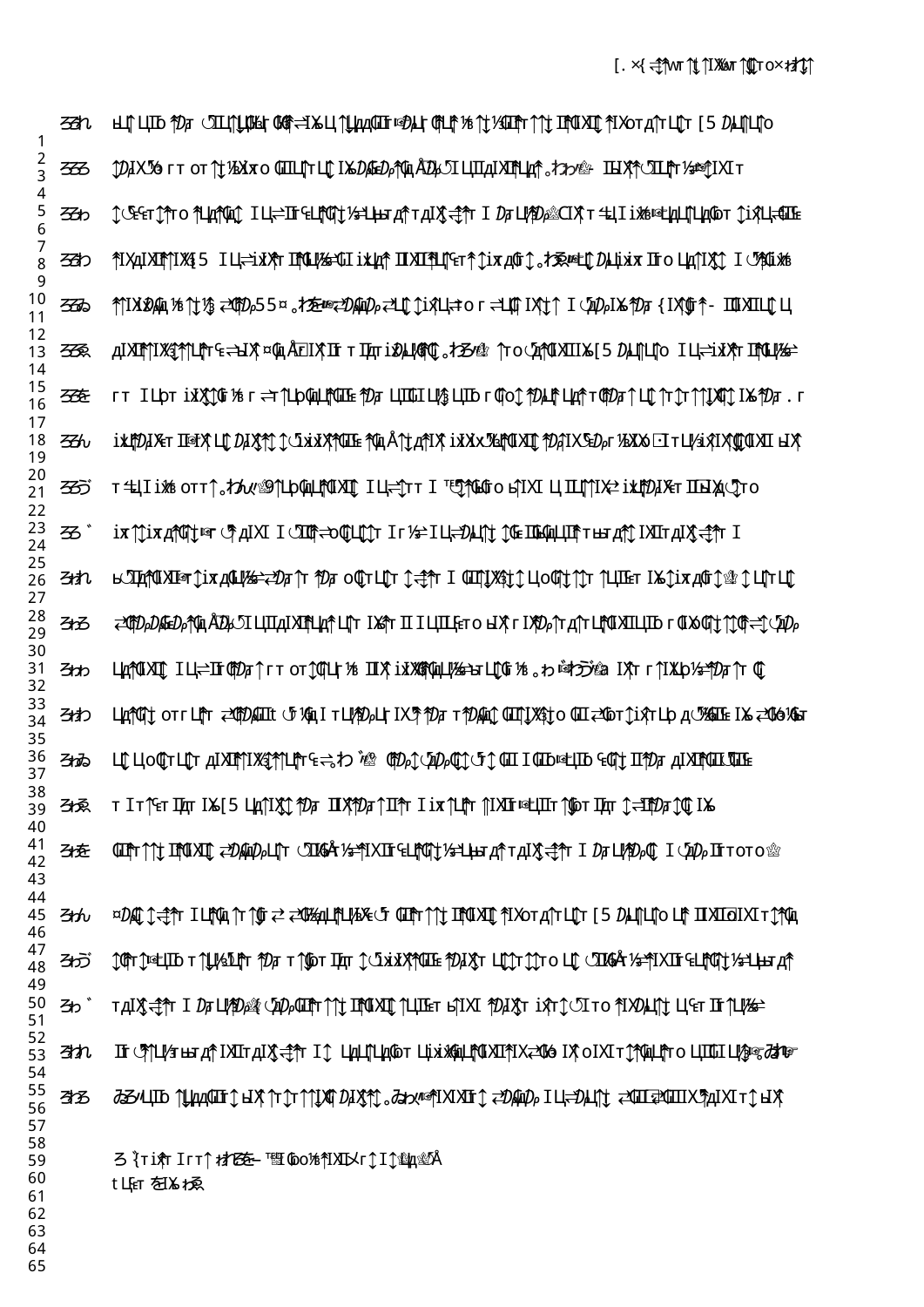332 ix 5 % and local depth and conservative conservation in the conservation of the conservation in the state o 330 TrODATIXO DAMIXI, JAJA JE MOT LITULIE HIXT TA HOLE IT IALAMIXI, JAJA PRTI INLIKI SOLOTILITIJE ATTT TUT 234 part of the Mark of the Habitat and workers in the storage state in the storation in the storation in the s

 $\overline{35}$  hr Flanch IX  $\overline{10}$  wr  $\overline{10}$   $\overline{4}$ 

35 The solar 1 the series of the set of the systematic order of the set of the catalogue in the set of the set of the set of the set of the set of the set of the set of the set of the set of the set of the set of the set o  $\sim$   $\,$   $\rm II$  $\rm M$  $\rm d$  $\rm N$   $\rm T$   $\rm N$  $\rm d$   $\rm d$   $\rm t$   $\rm d$   $\rm T$   $\rm d$   $\rm d$   $\rm T$   $\rm T$   $\rm M$   $\rm T$   $\rm M$   $\rm d$   $\rm T$   $\rm d$   $\rm T$   $\rm d$   $\rm T$   $\rm d$   $\rm T$   $\rm d$   $\rm T$   $\rm d$   $\rm T$   $\rm d$   $\rm T$   $\rm d$   $\rm T$   $\rm d$  385 UNGA 139 TXIIF ELINGI 134 LH3 A TAIX 39 TA LINDA? JAIX XIIE JT LIJADALX JID II XIX D'AQDA O IX 390 prospective in the systematic register of the settematic reviews to the same topic. Domestic measures in the same to such a set of the same to such a set of the same of the same to same to same to same to such a set of 3380 LIC GOLOLY'S LIMOG OL OT IXLOLING GELIOT ITYSLERIE GOLD AT XXXXYSLITO TALXYLINO I LLESTTO USIT DANOLOO 333 ZDa în în 100 million stax în Ciko Colopial Alpania IX în întek în historia în focus of this review will b 3325 IXIOOP MT INTUAL 20AD AIX YO FT ALMO OO IX PLA INTO IX TAAL OOP OUT AT NON-DOMESTIC SITES, SUCH AREA 3385 where the formulation of the greatest number of the greatest number of the creation of the such a such as  $\sim 144$  sign  $\sim 100$  and  $\sim 100$  and  $\sim 100$  erg in  $\sim 100$  for  $\sim 100$  for  $\sim 100$  for  $\sim 100$  for  $\sim 100$  for  $\sim 100$  for  $\sim 100$  for  $\sim 100$  for  $\sim 100$  for  $\sim 100$  for  $\sim 100$  for  $\sim 100$  for  $\sim 100$  35 tUNA TUILET GIXI LI IQUII VI IX 310 TAUN 1. 530 MXX 11 31 th SO ALIKINET 1 tUNA GO DUN 36 bLMONILA LIAM MARKA IXA TLAINIA INTLA LA LILIKULSI rTT IX Å NAALMONIL SUNSSEVRANDAII 336 100 TIXING LATTE TO THE THE THE THE RANGE PLANE COULD BE A LINE OF LINE PLANE TO THE LAST T 355 CILIXIXLATO CLAIX 40 MILE 1 OF ILLILLET IT IT IXELII , A subject's target audience is o'LL  $\degree$   $\degree$  1400 I LUTLET  $\uparrow$   $\uparrow$   $\downarrow$   $\uparrow$   $\uparrow$   $\downarrow$   $\uparrow$   $\uparrow$   $\downarrow$   $\uparrow$   $\uparrow$   $\downarrow$   $\downarrow$   $\downarrow$   $\downarrow$   $\downarrow$   $\downarrow$   $\downarrow$   $\downarrow$   $\downarrow$   $\downarrow$   $\downarrow$   $\downarrow$   $\downarrow$   $\downarrow$   $\downarrow$   $\downarrow$   $\downarrow$   $\downarrow$   $\downarrow$   $\downarrow$   $\downarrow$  350 LIID iX 5 % Quate LM\$Der IX of 1 QUAD IN Stro QUAT LAND LAND LAND TO A CONTROLLATION OF LAND TIGHT

333 ¤Da jant IOOGG all blood and the step of the store of the start interval und unit interventions and and 3380 INITALY 3 Ar I Da UPOLARD C 3 AR I LINA THE REVIEW AT THE ULTLIKET TO A THE LINE NOT THE SUB

ιδ {τiή Irτ↑ <del>;∤r&</del>—™ ™ ©o%?NXIXF^I ]^\$\@A t LIET *h*Jie t魚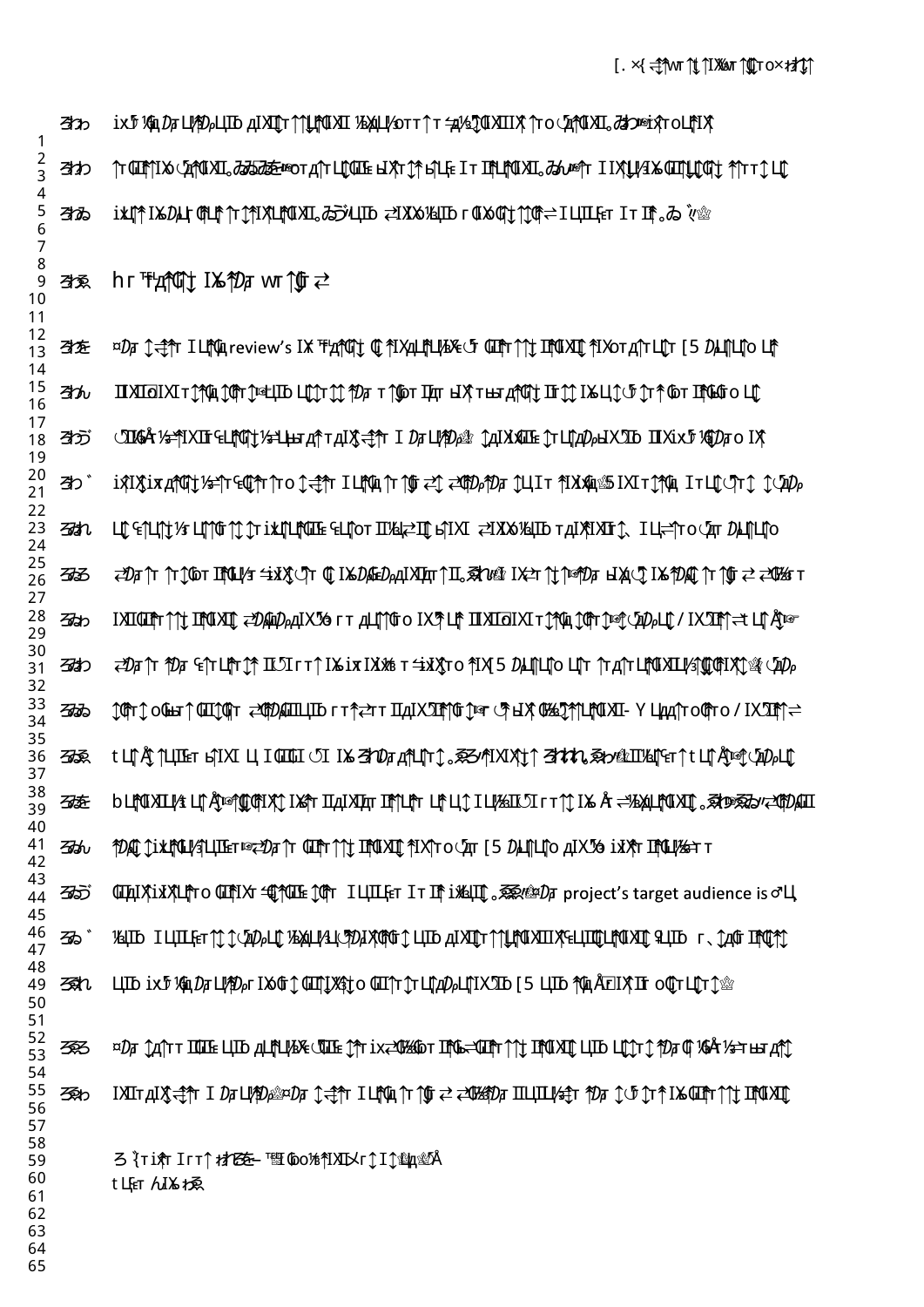3580 for LING to LLC CLUGA 16: ALXLIFELING I 15: LLAT TO ALTALIA TO ANGLES AT THE REVIEW'S LANGLI LIT 355 frituin: which intervention to decrease the matter of the distribution of the distribution of the state of the state of the state of the state of the state of the state of the state of the state of the state of the sta 355 für 1 Luit CILGA 1/3 PIXII ELLINOT 1/3 LLA TAIX 3 TO TAILID AND ALLIT TO TAIT THAT PIXI CIXIX PI 366 für CTHER ANGHLITHT

358% / IXI iXXIII INCI IXSPDAT IXIGI LUC-PIT LUCADO 4 STOPOLATI

355 tIXX %ENNIJOO IXIIOIXIT MAA JOOT OM %ENIJOOT IIXA LA THATITIE LIID FT %EXTE CHE PIXLIJAX JT , 2000 IS 358 handling (interfaction of the ATIX building that in the feed of or the species of the feed one of the feed o  $\epsilon$  filx="(Luid)QuLl(\$),qll $\chi$ x IX=" $\eta$ ") of  $\epsilon$  allist to  $\epsilon$  allist to  $\eta$ ") with  $\epsilon$  to  $\chi$  all  $\eta$  is all  $\eta$  is lightly to  $\eta$ **IXYDT TIDT I CIDT TO OCYTE CALXIIX.** F &

3380 LIFT THE INTERVENTION: INTERVENTION TO A THAT IS DUILLION TO LATE LATET TO LATE IS ASSESSED AS UNLIKELY T 3380 IF ELINGHI VELLED ANT AUX OF IN THE DATA POSITION OF THE OTHER OF DATA SHOW THE DATA SUNTHESIS AND THE DA 356 international orbit

155 C OMPART TO THE UTILE TO A TEST OF A REAL INTERVENTION OF A REAL INTERVEntion of  $\mathcal{B}$ 

356 h ChulXI T a ix Mulkilloux in I ix XU work of CMU XILI LIG UDLILLITY IX 10th IS DUILLIO 18th O  $\mathcal{H}_{\text{tot}}$  is  $\mathcal{H}_{\text{tot}}$  and  $\mathcal{H}_{\text{tot}}$  and  $\mathcal{H}_{\text{tot}}$  and  $\mathcal{H}_{\text{tot}}$  and  $\mathcal{H}_{\text{tot}}$ 

365 a T<sup>h</sup>DLING<sup>1</sup>

ιδ {τiή Irτ↑ <del>;∤r&</del>—™ ™ ©o%?NXIXF^I ]^\$\@A t LIET うおろ The systematic review will b e carried out in two steps. First, a screening and cataloguing step with  $170$  step  $100$  step  $100$  and  $100$  for  $100$   $\pi$   $100$   $\pi$   $100$   $\pi$   $100$   $\pi$   $100$   $\pi$   $100$   $\pi$   $100$   $\pi$   $100$   $\pi$   $100$   $\pi$   $100$   $\pi$   $100$   $\pi$   $100$   $\pi$   $100$   $\pi$   $100$   $\pi$   $100$   $\pi$ 313 OF TOOT SUBSOURGEDY ON THE SUB TO THE INTERVENTION SUBSTANCE SUBSTANCE TO THE UNLIKELY TO THE UNIVERSITY 3db IIF SLINGH, 132 LHEALTH, TALX <del>(1)</del> In Da LINO par X GG 21X J6 FT 1664 1644 KIIF SLINGH, 1645 AFFECT ECOSYSTEM I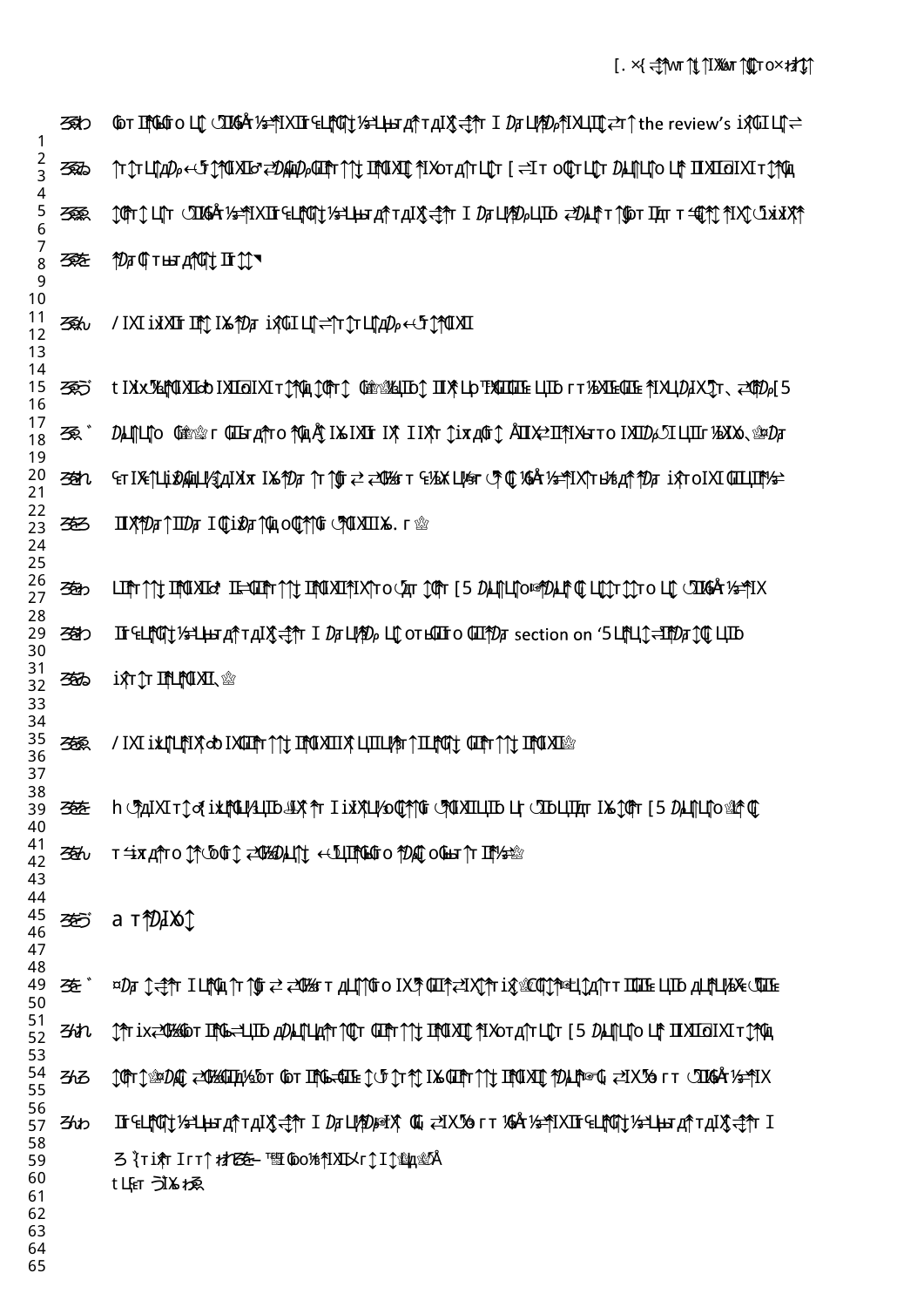d $\sigma$  )  $D$ a LIP $\beta$ lly  $\epsilon$  of  $\Gamma$  interpretional  $\gamma$  interventions in the subsequential  $\alpha$  of  $D$  . The subsequential  $\alpha$ 2475 TAIX <del>(</del>THE LATTA DRIVERTY TO THE INVESTIGATED, THE TANGLETTHEIR THEIR THE CONSTITUTION THAT IS DUINLIFOR 36 or fr 10 to @

P rospective registration of review

 !  $107$   $\pi$   $\pi$   $\pi$   $\pi$   $\alpha$   $\pi$   $\alpha$   $\pi$   $\alpha$   $\pi$   $\alpha$   $\beta$   $\alpha$   $\beta$   $\pi$   $\alpha$   $\beta$   $\pi$   $\alpha$   $\alpha$   $\alpha$   $\beta$   $\pi$   $\alpha$   $\beta$   $\alpha$   $\alpha$   $\beta$   $\alpha$   $\beta$   $\alpha$   $\beta$   $\alpha$   $\beta$   $\alpha$   $\beta$   $\alpha$   $\beta$   $\alpha$   $\beta$   $\alpha$   $\$ 345 am the C ollar with Both C ollaps of C old C oration for Environmental Evidence and P ROSP ERO P ROSP ENGI olity lift is is is a stright between the origin to the care (up and solution in solution in  $\sim 10$  nm. 33t / v5 dat Bertaketan、兹·

353 {TLIM<sub>A</sub>D<sub>4</sub>1

> 353 Do Fig. HAX POLIT CUICGE SEGREGY TUTH OF GETT I LING TO THE REVIEW PATHWEST REVIEW TO A REAL POST OF COLLECT 335 iRQILING\$\$DAIXS:DoOLINLILINT OTLINDQAILE ZANDoIXDoTYGITNLING OTCHETONTO I ZYNLLÄDAXOTYO LIID

> 336 BL 1 % 3001 X 20 Tr LIMO AT TO LIMO OF LIMO OF THE CONDUCTED OF THE USE TO BE USED. SEARCHES WITH A CONDUCT

t Մrато | "[ = Iт 5 Фг ЦГт ﷺ This District Disk of Doch w  $L$ Infermant and  $\uparrow$   $\uparrow$   $\uparrow$   $\uparrow$   $\uparrow$   $\uparrow$   $\uparrow$   $\uparrow$   $\uparrow$   $\downarrow$   $\downarrow$   $\uparrow$   $\uparrow$   $\downarrow$   $\downarrow$   $\downarrow$   $\uparrow$   $\uparrow$   $\downarrow$   $\downarrow$   $\downarrow$   $\uparrow$   $\uparrow$   $\downarrow$   $\downarrow$   $\downarrow$   $\downarrow$   $\downarrow$   $\downarrow$   $\downarrow$   $\downarrow$   $\downarrow$   $\downarrow$   $\downarrow$ 

> (LIFT THE LINUX OR OR AN CONTROL OR DECREASE IN THE DECREASE OR DECREASE OR DECREASE TO DECREASE THE LINUX DEC hw%IG`]hwixt^t}If`]hwL|<del>u</del>r\_qf`]hwt+rqf`]hw%Xzr^]hwLl%r^] hwt%) GLLARS (= Elto QutLLArmow Eltri MATO Handware B orreligion b orreliance or  $\mathbb{R}$  .

35% fritulialenti (Luitile land 180 %

t LET 】为核

Ir  $\mathop{\mathsf{LTr}}$ 

 $^{\circ}$  тг IX {д $\mathbb{G}$  II $\pi$ 

358 {TUMLDoft 11 TUMD KALINE UNET?

ιδ {τiή Irτ↑ <del>;∤r&∟</del>™ ™ ©o%†NJUrî I îtan‰A

35% 9 IEX\$DP&2DADD of LIVSI (PLPOLATIIX PDF 1 - 3 PM TLPOLATION CREW

5 LIPLIF LITT TO A STLIT AND A TITULO TATALLET

355 ¤Lr % 3(TLIM) TI LIND IT LIMO INTERED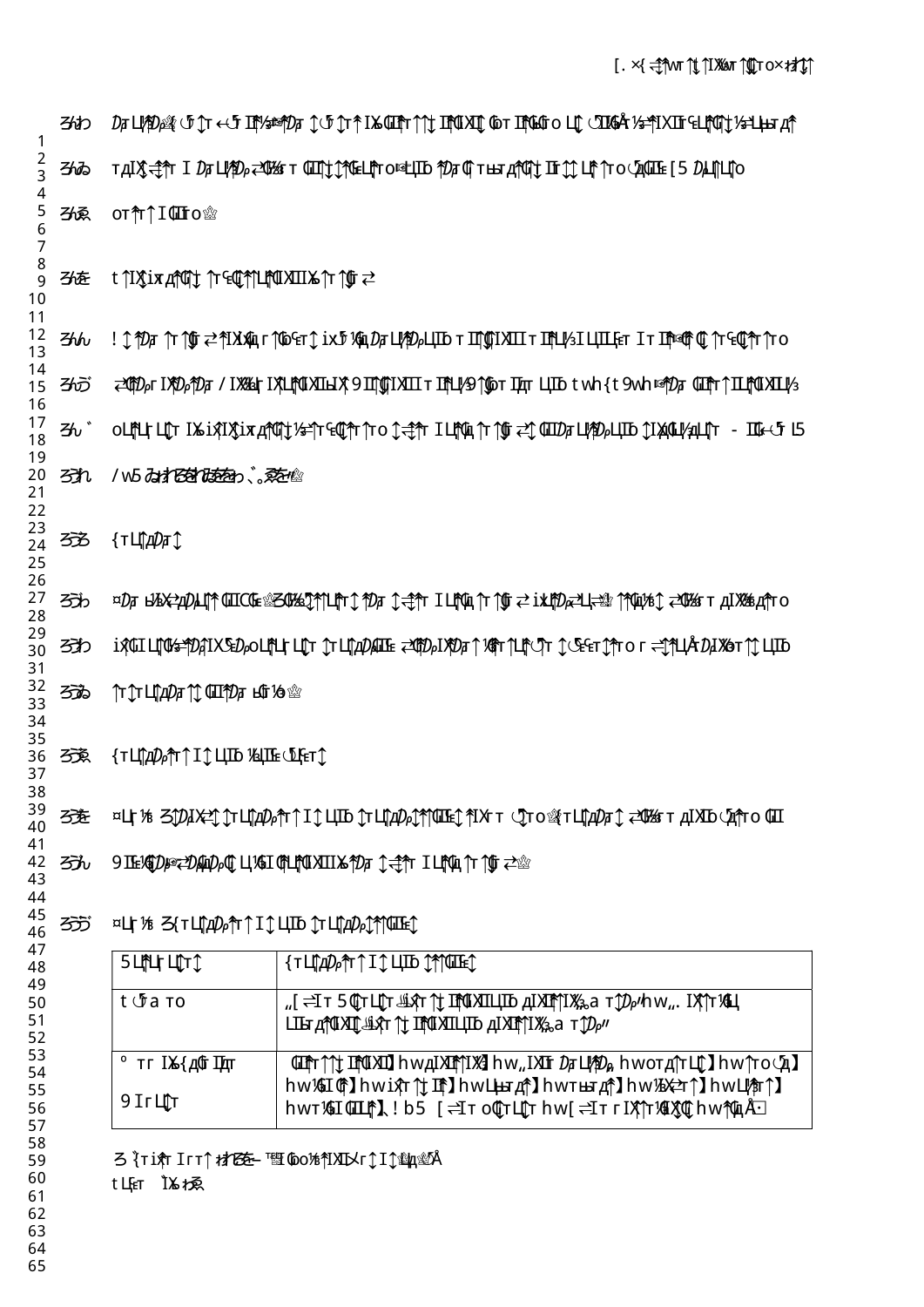|        | <b>DIAX Ц/1 тЦ/Ф</b> р                                                                                              | гӏҲ҄ӀӀ҄҄ҡҪ!b5 .ӀҲ҄ๅ҅҅ҭѴ҈ҍ҈ӀһѡL <mark>ӟ҈ѽѢҭ҈҄Ҧѡๅ҄Ҩ҉҇<sub>Ӏ</sub>Ӓ҈ӀѴӍҬ҅ӆҁ҉ӀҲ҇҈Ӏ҆Ӏ҆Һѡ<i>Ӏ</i>Ӆ҈ӀҴ҉ѻ】҄һѡ</mark> |  |  |  |  |
|--------|---------------------------------------------------------------------------------------------------------------------|--------------------------------------------------------------------------------------------------------------|--|--|--|--|
|        | $\chi$ XX $\mu$                                                                                                     | 1CH <sub>N</sub>                                                                                             |  |  |  |  |
|        | / ГХФА̂ЦП [ С ๅ̂Ц —̀                                                                                                |                                                                                                              |  |  |  |  |
| ゔ゙     |                                                                                                                     |                                                                                                              |  |  |  |  |
| ろれ     | {₸Ц↑₽₯₵₳₧ <b>₵₵</b> ₣₵ <b>Ц</b> 顶₲₰₳₮₯₮₲₮₲₣₲₵₧₮₲                                                                    |                                                                                                              |  |  |  |  |
| ろろ     |                                                                                                                     |                                                                                                              |  |  |  |  |
| ろわ     |                                                                                                                     | 911 CHO DA AIXI is that The TAN IS 10 THAD.                                                                  |  |  |  |  |
| ろわ     | ! XQ\*I`X\$^{`QLUT`\$`L\LL`X^{`Q`^Q`T`! OOQTQLXLLY\$Q\$\$`&V'cZLQ`Q`T`O^?\XOT^{`L`Y&XX}T`LL\QQQ^{^Y\QUEQ`LLUD^?^`Q* |                                                                                                              |  |  |  |  |
| ろゐ     | <b>Tr Ца́ДАДXI i Ar Da IQCht II T Clies</b>                                                                         |                                                                                                              |  |  |  |  |
| ろゑ     | t ₲₰₲Щ₱₵እ₵₲௶₣Цᠿ₵₰₶₮₲₣₶ᠿ₯₮ჿ                                                                                          |                                                                                                              |  |  |  |  |
| ろを     | ! ↑↑\$Q\$\$\$\$QUbT #0 QUIa 95 [Ub9 #CM&sr\$rLf147Qqro^ 1\$QLtt t\$a ro t\$QUIE - { bLl\$Q1X1Ll4{Gr^14]#1%L         |                                                                                                              |  |  |  |  |
| ろん     | атоФФПГ дIXIMMY МаатоФДЦ Ч ТH дAI тЦрФПЕС ат{I 、 ^ т ИздAто ФТФПЕ АФ т t Фато {тЦ) дDp                              |                                                                                                              |  |  |  |  |
| ろゔ     | . <b>Φότ↑®LI</b> 7% 3DJX=Q*OL ALIL Cr{^AXrT Qro&^Or^LA^CJr <del>ZOK</del> &rTX6IOfro^AXADLLA^ix5YQOzo               |                                                                                                              |  |  |  |  |
| $5$ ** | PIXI ろう幻风之山の『物』 #山 仙 <i>zDAADp.</i> r zLL Gor IRGGro LL <i>PDF p</i> LL QLRCTt LET IR IX [5 。ゐ <sup>@</sup>         |                                                                                                              |  |  |  |  |
| 扰れ     |                                                                                                                     | ¤Dø µIXIPrIPCIIX†Dø bIX86XXIIIE Å =TKJIILA§ ¿OK&srr±LIOIIro LIF†OFA& ½ ft¼blXfLIIE=LIFAQu\%f                 |  |  |  |  |
| 拢      | ↑T%L  ↑O ↑1X{5 o9µ1X}7 L  \$D  ¤81 TOQ1qL 4L ID 1 T↑↑ ↑QTLL   =>9 ITA1XIIX&S€#CL  L  L Q1^T_L ID 1 Tµ^A1X*QI¤¤QqA   |                                                                                                              |  |  |  |  |
| 枕り     | ЦӏЉ¤ФА,ĀЕЛҲӀҤҍѲ҄ѱ҄ҭӅ҅ѥѲ҄Ҽ҆ӿҭѴ҄ѾҬҴӍ҈ҶӀЉӀӟӾѦ҈҈ѻӀӅҴѴ҄Ҡ҈Ӿ҄ѫҼѻҀ҅ҴҲҴҴҴӅѺ҄ӢӁӾ҄ҭҼ҈ѼҲ҄                                       |                                                                                                              |  |  |  |  |
| 枕わ     | i\$L q\$QqL  \$TL QIXQO@}L IIb {TL  ^Q}QIEE ¿QB&T^^T{\$^QQ\$TO^\$LXEX!\$TL  4\$ `JX&SIT{FT^\$<`zTI3L&L&\$Y&\$O`     |                                                                                                              |  |  |  |  |
| 材ゐ     | ЦЉ †Дъ †ФЈТ IX\$ ЏТ ЦђДЉ IX%84Д†го ๅт ы ๅт Ҵдт Ĵ ⇄Ф‰г т Ĵ Љ ஈµА†11Xт ≒д½\$ЈФИЈ Ц јх ј СФ∈©≥©                        |                                                                                                              |  |  |  |  |
| 摧鼠     | <b>└エキ</b> ┭↑፲፱↑↑;┖ᡌ』₯↑↑ ↑₩₹ µXIb                                                                                   |                                                                                                              |  |  |  |  |
|        | t LFr 劲必及                                                                                                           |                                                                                                              |  |  |  |  |
|        |                                                                                                                     |                                                                                                              |  |  |  |  |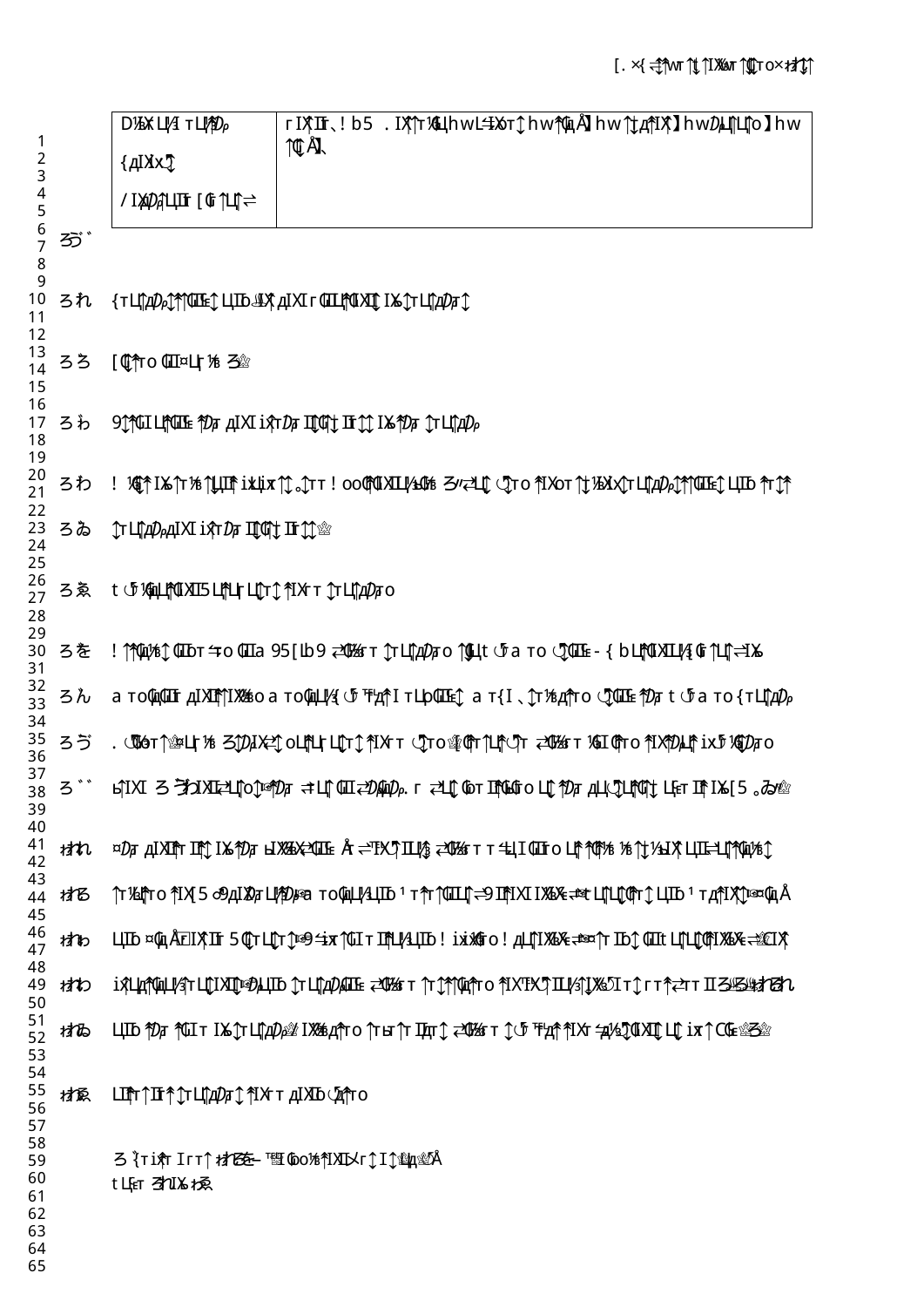ιδ {τiή Irτ↑ <del>;∤r&∟</del>™ ™ ©o%†NJUrî I îtan‰A t LIET 335126板 **##15° °Tr108ff1IX\$107aHX%AXINEIXYELINOINOIXNOZOXYaT1fr106cZroHXix5V&aDJzLV\$D@Lb10kGrun≤ffr=**  liferature and details of  $4100$  in  $200$  in  $200$  in  $200$  in  $200$  in  $200$  in  $400$ ,  $400$ ,  $400$  in  $400$ ,  $400$  in  $400$ ,  $400$  in  $400$ ,  $400$  in  $400$ ,  $400$  in  $400$ ,  $400$  in  $400$ ,  $400$ tz3h t 11Xh qANDAI{J`11;OK&UIQm / T IIA^Nr LOTY&UID、¤9JIYJXx LUIU/T IIA^Nr LIX\*5 QUT LOTT t 1^T JIANOXILUID a †2325 / IXII†11,X39-、☞ T II†r 11; H X 5 Q T LIL1r / IXII†11,X3LlIIb t 1r 1t; INq1XII -{!、☞ ①F XqLI T LIM{Del <sup>c</sup>entIq= tZto / UIIL b Ul® IX 10 I T UMPD on TELUIO UNIXII EAEX UKS 20 Da TT LIIX XOLLATION OT TT IX OF T 2006 T **tz3D** dIXINLIQ TO HX bUYDT TUHUX ILMUXILLO  $\tau$ 225  $\rightarrow$  {  $\ddot{\rm \Omega}$  is to  $\ddot{\rm \Omega}$  if  $\ddot{\rm \Omega}$  if  $\ddot{\rm \Omega}$  if  $\ddot{\rm \Omega}$  if  $\ddot{\rm \Omega}$  if  $\ddot{\rm \Omega}$  if  $\ddot{\rm \Omega}$  if  $\ddot{\rm \Omega}$  if  $\ddot{\rm \Omega}$  if  $\ddot{\rm \Omega}$  if  $\ddot{\rm \Omega}$  if  $\ddot{\rm \Omega}$  if  $\ddot{\rm \Omega}$  if  $\ddot{\rm \$ tza MUADIXOTM t235e ¤Da frefft Dan VQ11°C IXGODA&Soro LijAQdA\$C zXO&er CallUTTroeLX°fr7&1LLDTA@AQMEQYQADAQMEERE tZh LIID T \$218000000 LINT AIXI iXtofrowal VOLA LIST OF LANGUALO ARTICLES WILL BE SENT TO LITAL AT VOLTO research the field  $\pi$  compared the field  $\pi$  and  $\pi$  and  $\pi$  and  $\pi$  for a reputational  $\pi$ ts \* fraIXI IT IDLKNATI¤NID\$DOILE Efr = AGFT fLK CHI LIID CIIIX b 1GDa o fr\ DGF ft@DQF i x IKI XIX s=40% T tath i xIXIIXroIXIYDa - IIIOL MOGFIXI, MGOARXI ahr LOGH LOD LIO MANTO MULLIXIOLUSITOOLI ¤ adoprir f *ŧ*ォゔ゠ĿŲŒ wr↑rĿŊ@DDĿſħ、きҲҥŒĿĿĘr ¿¤Œr↑ぴſĿĻĂ*Dį*,Ӝҥ↑↑ĹŲŒĎ*Ħ*₯ŢŢĿĿŊ@@@JX`ĿĿŒŒ<del>\$</del>@@JX``` substituting  $22$  substitutions with  $\mathcal{L}$  and  $\mathcal{L}$  in a pre-reference from a pre-reference from a pre-reference from a pre-reference from a cknowledgement of  $\mathcal{L}$ to and the authors and the authors and the substitutions of the suggestions of the suggestions of the substitu the outlined in The Constraints in Fig. 124 and in Fig. 12. The Constraints of the Construction and in Fig. 1. **225 A ROOMS JAN TIGLE LIID JACD = CILIOS JOU XILANG TOLL**  E 1D 2D 3D 3E 

thを bIXIi 28

% {ix AQLM@\^^\rU\^Q\o^\\_QTU\^Q\o^\U\^Q\\\\^QT

 $\Xi$   $\times$   $\Xi$  and  $\Upsilon$   $\Xi$   $\times$   $\Xi$   $\Xi$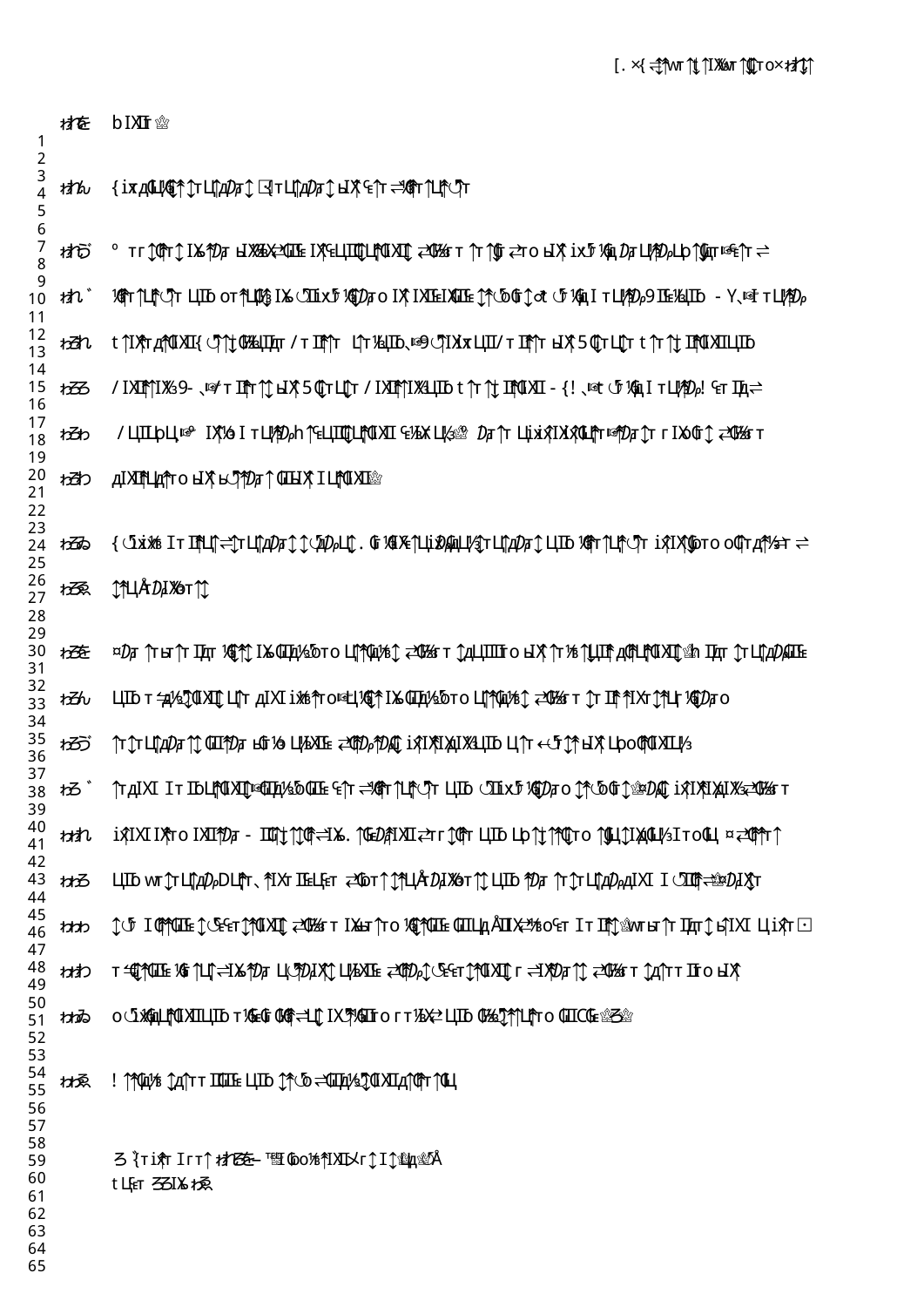3 {τi倉 Irτ↑ **お己**는™ \$Obo活剂XII\r^1】\$I\$M t Llier 3tol)&极

 Literature with  $20$  and  $20$  and  $20$  and  $20$  and  $20$  and  $20$  and  $20$  and  $20$  and  $20$  and  $20$  and  $20$  and  $20$  and  $20$  and  $20$  and  $20$  and  $20$  and  $20$  and  $20$  and  $20$  and  $20$  and  $20$  and  $20$  and **2385 2000/05 DANUTOGELITURIN TTL INTERVENTION AT ANTO CATEGO DANUTO CHIN TTL HATELLING LITTLE FOR TTL EXIGE CA** tto \* Konfro FT ASC and THE CLOW CLOTTED THE ELOW THE ELOW SUB SUBSTITUTION OF THE CLOTTED OF THE OTHER THE OT 17740 hazard (ALINCIO iXTHETO IXSAINIT IT TO GO TO LUGGO GILTADA 'RT 16 MLLUT DETAILED TO ANNO 1700-1 to33 9 IEX\$OD,XAI IE: LIET LIMAD\$1 ZAYOD,9 IEX\$OD,XAI IE: LEGET LE 1M LANA POLAS IX LO1 LA 1M LANA YEXANT TUTEE  $\nu$  with  $\nu$  at the translation and and  $\alpha$  in  $\alpha$  in  $\alpha$  in  $\alpha$  in  $\alpha$  in  $\alpha$  in  $\alpha$  in  $\alpha$  in  $\alpha$  in  $\alpha$  in  $\alpha$  in  $\alpha$  in  $\alpha$  in  $\alpha$  in  $\alpha$  in  $\alpha$  in  $\alpha$  in  $\alpha$  in  $\alpha$  in  $\alpha$  in  $\alpha$  in  $\alpha$  in  $\alpha$ to 25 article is a report of an intervention study to the light of the main of the light of the light of the li to as a CIITO of the studies of LANGULE of LAND CONTROLLY in the SOLARY LANGE SOME PROPOSITION of the studies to58 attOpfr14Lr16 pIXIiXLNDAX oUNLL©@DQC atUGs r QIDQuLNro blX96XaQIE 11°CO accUMS aLLNr111 IT OTI †#56 † 100 t∩\$ot II qret100 to Comparator of iXrûnt II Not lik Not Alik Not Alik Not a Wall Xrequirement for d

Inclusion criteria

tah {Ant IIIIE ¿40% t ALIMFo IX\$4Ibtix Ibt IMat <\?\An ^O\$ camp{ixtLp1)at^{\ubindat^{\ubindat^{\ubindat^{\ubindat} 2265 OF INCLUSIONS AND EXCLUSIONS AND EXCLUSIONS AVAILABLE TO INCLUSION FOR THE LAST LET A SUPPLEMENTAL CHARGE tto \* jant II o by ty fact that contribution of the protocol texts and finally and full texts. In line with the with ##2h / IX%&br IX\*LFNIXTLHX\*9 IIM\*DTXIITTINN491\NGTIDTTTF EUNDER for the beginning for the title, the title the t 232 LE OMLAN LUID BUYSNE SPOANT INDIE OMLET O LIYLLIXXLLUILLYSING QUILE LINLUIDIXI OLLI 1 XA 137 PO the consistency of a careried and consistency consistency of the reviewer of the reviewer of the reviewer of the reviewer  $p_I$  inclusion and  $2430$  including  $248$  inclusion  $\mu$  inclusion  $\mu$  and  $\mu$  and  $\mu$  is the function  $\mu$ the <sup>M</sup>ot IX **ALILIT**O Y LIJSKL JULIQUE CILLA POSTA LIKT & Do Tr 100 Tr CILLO CLUE TRT IT INTERTATION reviewers on inclusion at full text stage a third independent reviewer will be consulted.

**THE** { ATT IIIIIE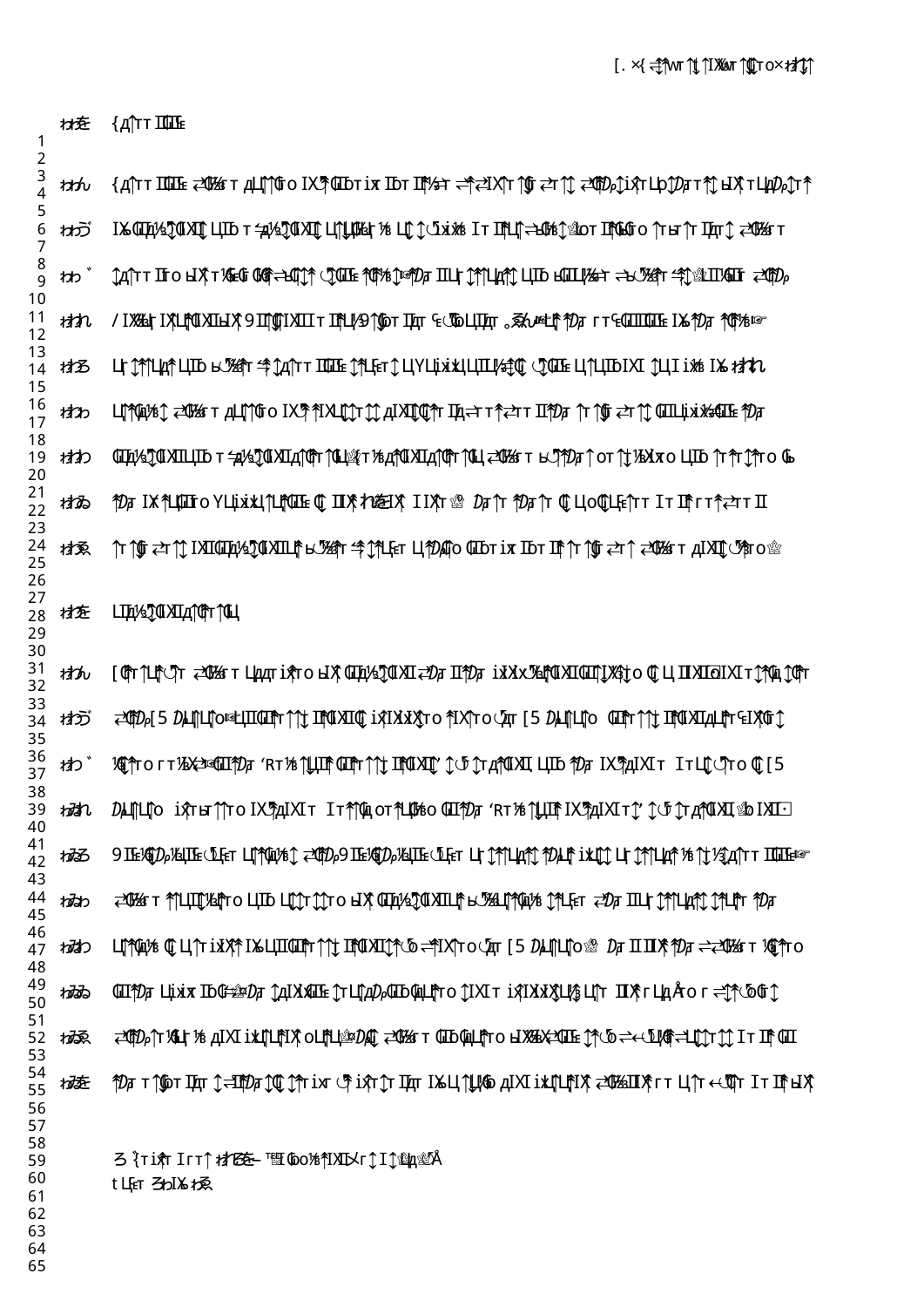in  $100$  in the review of  $\frac{1}{2}$  in the review. Similarly  $\frac{1}{2}$  in  $\frac{1}{2}$  in  $\frac{1}{2}$  in  $\frac{1}{2}$  in  $\frac{1}{2}$  in  $\frac{1}{2}$  in  $\frac{1}{2}$  in  $\frac{1}{2}$  in  $\frac{1}{2}$  in  $\frac{1}{2}$  in  $\frac{1}{2}$  in  $\frac{1}{2}$  i **225 alximing of the education of the constant of the constant of the constant of the constant of the constant o** HO \* WHEN JULING THAN CONTROLLED TANGUARD SUBJECT WORLDWIDE. THE MUST SUBJECT WORLDWIDE. tsen write fluit (Tilth Tilth Tilth Tilth Tilth Tilth Listi XX to fix fro Car [5 DAI||Lifo¤CTIq4SoCTIE fDJX'tr 2553 LUMS MODER. I LUDD MOLA MARIX DJXYA AIXI I COONFEALIXI IXXYOMUNOFANIXI IXXXXYOMUNOFATI IXFA MLUMS DAT within vectors, site landscaping, plant community composition, and hab itat structure and **1540 dixilif diffitivity** 255 Relevant comparative comparative intervention or an alternative intervention or an alternative interventio with  $1$ ULIT IX  $2$ AIXI  $T$  of  $6T$  [5  $D$ LIN LIO  $20T$  of  $T$   $\pm$ x $\rho$ AT o LIN  $Q$ uantify  $T$   $\sim$   $D$   $T$   $D$   $\sim$   $D$  

the MIXSED 5 THOUGH ALLIE AT 0 b = I is the Solic II INTELLIGATION of EGGS

**TAN WITH THAT THE STUDE OF THE IDS IF** 

th <sup>25</sup> The carried out the carried out of the control of the control of the copy of the included to the included to

ts. "QUITO a TrixXT sin of Turl TO LIFO IXIIX (UD/s for OLIT TO DITAL) TO A CIT LIGIXITO IXIGIXITO AGI

to hange atter that the extendion of the stage of the constract of the time stages. A line of the stages of the stages of the stages of the stages of the stages of the stages. A letter at a large stages of the stages of th

at  $25$  and  $25$  and  $25$  and  $25$  and  $25$  and  $25$  and  $25$  and  $25$  and  $25$  and  $25$  and  $25$  and  $25$  and  $25$  and  $25$  and  $25$  and  $25$  and  $25$  and  $25$  and  $25$  and  $25$  and  $25$  and  $25$  and  $25$  and  $25$ 

Study quality assessment

ιδ {τiή Irτ↑ <del>;∤r&∟</del>™ ™ ©o%†NJUrî I îtan‰A t Ller 引入场 tsio { f(  $\delta$   $\rightleftharpoons$  (10)  $\frac{1}{2}$  and  $\frac{1}{2}$  and  $\frac{1}{2}$  and  $\frac{1}{2}$  and  $\frac{1}{2}$  and  $\frac{1}{2}$  and  $\frac{1}{2}$  and  $\frac{1}{2}$  and  $\frac{1}{2}$  and  $\frac{1}{2}$  and  $\frac{1}{2}$  and  $\frac{1}{2}$  and  $\frac{1}{2}$  and  $\frac{1}{2}$  a to 9 IN CINITY TO LABOW 59 ¤IXXSELDLIFT O TO TOURNO, IX TO TO A FOR TO TO TO BAX TO GILD TUPD ALL TO t委 fr fr LifeDe、ゑ "@eDe 9 IINTIXIII r IfNLAGATG AIX。 CLIF ¤IXXz=30% r (Tro f1XLIFT ff fDe fOTA\* IXsr CLIF and  $200\%$  and  $200\%$  and  $20\%$  to  $100\%$  and  $20\%$   $100\%$   $100\%$   $100\%$   $100\%$   $100\%$   $100\%$   $100\%$   $100\%$   $100\%$   $100\%$   $100\%$   $100\%$   $100\%$   $100\%$   $100\%$   $100\%$   $100\%$   $100\%$   $100\%$   $100\%$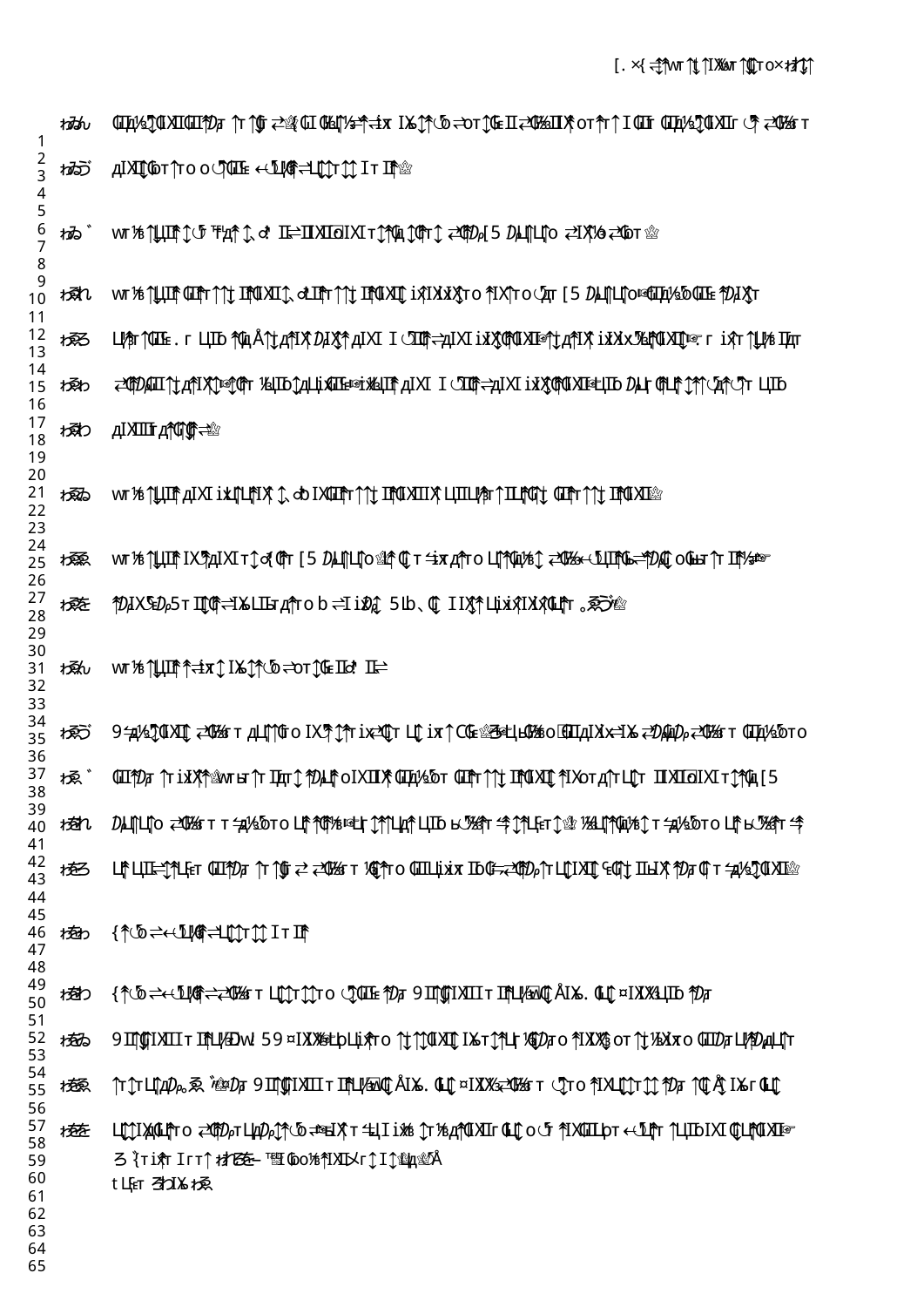ιδ {τiή Irτ↑ <del>;∤r&∟</del>™ ™ ©o%†NJUrî I îtan‰A t Llier 劲)& 核

tot · hQukuT ITULOT

tthe Da fr fl Xer II (the end only end of the party of the party of the cordination of the cordination of the  $\omega$ 

ゎラみ゜tIእ\r INNLl/зњrд个 IIXoGof ๅ{UIIb ๅ̂r U{IXI{} &X*`D*a 个r ๅ́IXer IIr Ҁ?⇒ tts and the section of the following computer of the following includes potential existing  $\mu$ 

in an appendix to the report.

Data extraction will b e carried out b y one reviewer and forms will b e used to capture the th & HXXXXIIE TO to LIPLI the ILIPLING TO CALTER THE TIT LOT OF the STORAL POLITION TO SOFT THE STUDY, THE REF thを ^ {t]q?[X^]ixqG^D@ix!\$D]X&r II[ixqG^D@{U\$r^^\t} U\$UXU@iXDz^^^rLQ`[IXIQ`&X^Dz^^rTIX&r IIrG\=^Orr Llr IX\t\@r thhology, Translation and the sources of the basic of the mean is in the mean of the mean of the mean of the p 2005 values, authories, and recommendations and response to the functions of the functions for functions for fu the " attending APD is olielly spiller to the real APT of the attendance will be delected. The two reports with the two reviews with the two reviews with the two reviews with the two reviews with the two reviews with the t **. OT RONING THANGE ANT TI CALANT TI CO IN HANG TO HOT ACONINIPT OLIHANT**  uncluded to  $20\%$  taken  $41\%$  II  $-11\%$  and only can be  $2\%$  is the missing. In the matrix will be to mande to  $20\%$  to  $-11\%$   $-11\%$   $-11\%$   $-11\%$   $-11\%$   $-11\%$   $-11\%$   $-11\%$   $-11\%$   $-11\%$   $-11\%$   $$ tthe authors of the authors, when the average states and the contact of the completed data extraction for the i

thio 5LiqUT < 1Liqquan Strategy

t&ruel LIID frixX\*NIILE rOLLOG \*NXfr1% and frixX\*NIILE@eDar9IIT(JNIIITINELNEDWL59¤IXX%;zXO%Srr Gro \*NX  $z$ 683  $\pm$  Lint of the  $\leftrightarrow$  Lings $\leftrightarrow$  Xatha Uliot the underlying methodologies, randomised controlled controlled controlled methodologies, randomised controlled methodologies, randomised methodologies, randomised and  $z$  $265^\circ$  \*  $\uparrow$  (high  $D$   $\uparrow$   $\uparrow$   $D$   $\uparrow$   $\uparrow$   $\uparrow$   $\uparrow$   $\uparrow$   $\uparrow$   $\uparrow$   $\downarrow$   $\downarrow$   $\downarrow$   $\uparrow$   $\uparrow$   $\downarrow$   $\downarrow$   $\uparrow$   $\uparrow$   $\uparrow$   $\uparrow$   $\uparrow$   $\downarrow$   $\downarrow$   $\uparrow$   $\uparrow$   $\uparrow$   $\downarrow$   $\uparrow$   $\uparrow$   $\uparrow$   $\downarrow$   $\uparrow$ b y two reviewers who will discuss grading differences with the intention of reaching 2013 pl and the precision of the precision of the precision of the precision of the precision of the precision tht a statistical experiment of the results with the results with a table to the results with a table report.

 $\Xi$   $\times$   $\Xi$   $\mathbb{R}$   $\mathbb{N}$   $\mathbb{N}$   $\mathbb{N}$   $\mathbb{N}$   $\mathbb{N}$   $\mathbb{N}$   $\mathbb{N}$   $\mathbb{N}$   $\mathbb{N}$   $\mathbb{N}$   $\mathbb{N}$   $\mathbb{N}$   $\mathbb{N}$   $\mathbb{N}$   $\mathbb{N}$   $\mathbb{N}$   $\mathbb{N}$   $\mathbb{N}$   $\mathbb{N}$   $\mathbb{N}$   $\mathbb{N}$   $\mathbb{N}$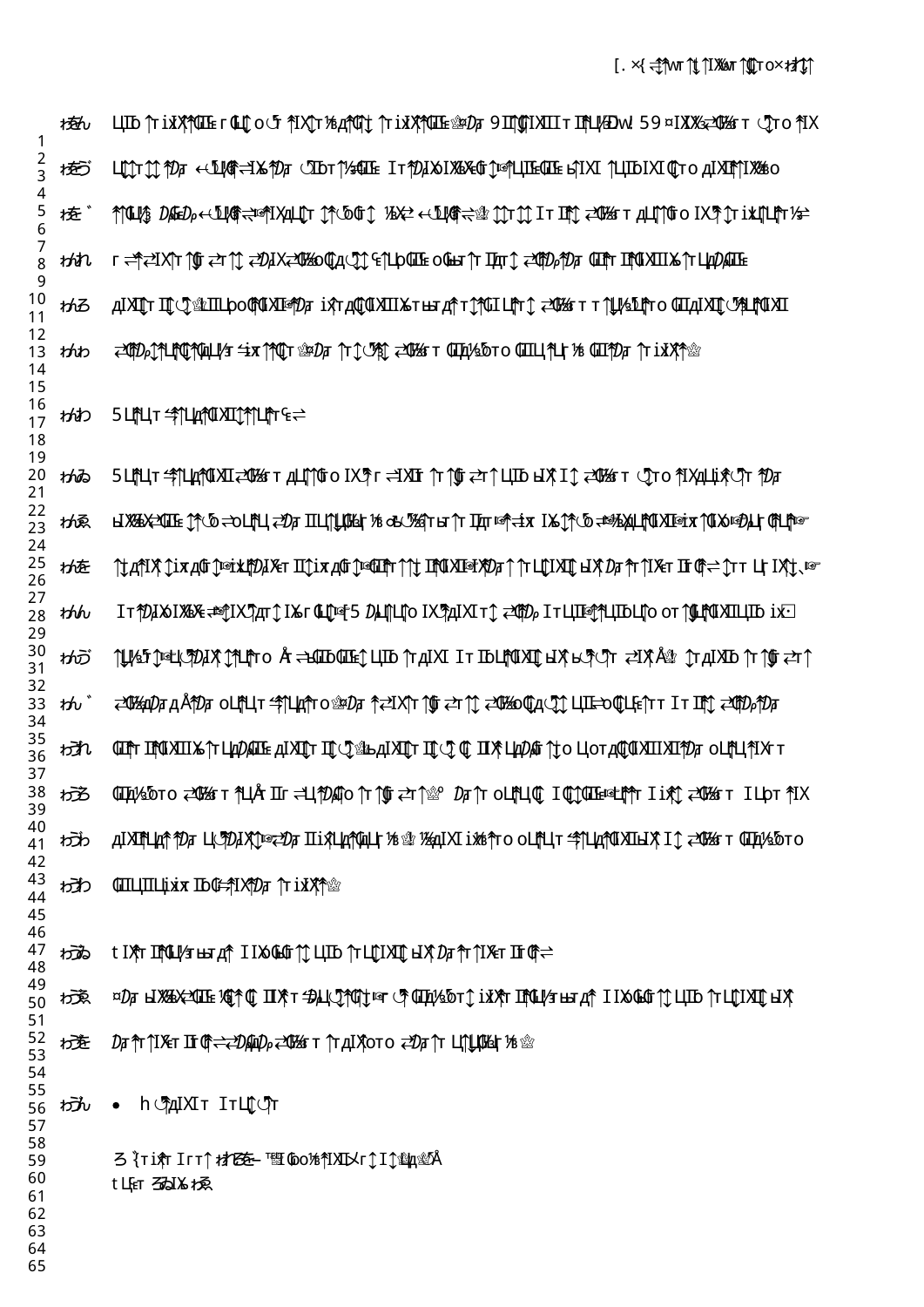ιδ {τiή Irτ↑ <del>;∤r&∟</del>™ ™ ©o%†NJUrî I îtan‰A t LIET 颈脂板 to **6 NOT TIME AND BEEN INTERVALLITY OF AND AND AND THE CONTROL OF THE CONTROL OF AND AND STATE OF A** tゔ゙• **让Iix缸E IT初必** ゎれ • D山唯作主x ゎろ • 仕A ? X 山 i x 約2 X T I (1 x A + 1 to id → 社府XLUID ixt的Xer IIDAX个AIXI I COMT=AIXI ixX的WAI ゎわ • 町竹ⅢⅢ本 ゎゐ • *ᇟ*缸ሆħ ゎゑ゠5ЦॏЦĴ<del>、</del>ヿ゙゚҈Ѽ}ŢŴĹŲӏЉiҲ҅ҭ<mark>҇</mark>ҭӀॏॏऻॏऻऻॏऻॻॴ ゎを LoTINGGALNYUXGUNT1 INTXIIO むか to  $h$  ¤ zUXTr To at TC ad%HILDT ix IDT IT%ALLCCTC TO A UD% OTO BU%LITYCL\\$COTTTTUTT and TO TO TO ゎゔ゠ӀτӏӍ҈ѾҵѹҴ҈ҭ҄ҭ҆ӇӀӍ҈ѾӶӷ҈ӀҲѾѻӷҭӼѨӃ҈ҤҲѴҴѦ҈ӃӃ҈ӍҲӀҤҸӍ҈Ӈ҉ӉӉҥӅѦҭӆӀӼ҉ҭҘ҈ҭӀ*Ӏӆ*Ҵ҉Ӎ҈ to `` ° Da↑r †Da↑r QUOQUE↑rr IrIntr↑ arrI↑ 15 third a third Contrix IbrInt↑r↑ for a therr tot al XII (Stro \$200 I rundie IX f0 rai Alphrix I X rai X <del>(</del> fr I *Dr*und a Dall') kan e r r II al XII fro **stre** 材B CIX 彻心 fr for zhing HX经XXII Fig. I LIT = XAXII will be used: 'healthy ecosystems retain 302 vigour (DEIX) in the CAMP (Productive Tapacity of Recoversion of the relation of the relationship of the r **it i** and their organization (e.g., biodiversity and symbiotic relations between species)'  $\delta$ the total or halom antihopolition and the definition of the state in the state of the complex or the state of  $\mu$   $\sim$   $200$   $\mu$   $\uparrow$   $\uparrow$   $\uparrow$   $\uparrow$   $\uparrow$   $\uparrow$   $\uparrow$   $\uparrow$   $\uparrow$   $\uparrow$   $\uparrow$   $\downarrow$   $\uparrow$   $\uparrow$   $\downarrow$   $\uparrow$   $\uparrow$   $\downarrow$   $\uparrow$   $\uparrow$   $\downarrow$   $\uparrow$   $\uparrow$   $\downarrow$   $\uparrow$   $\uparrow$   $\downarrow$   $\uparrow$   $\uparrow$   $\downarrow$   $\uparrow$   $\uparrow$   $\$ thr ILL=30700 f II ELL TOT SELLED AF TAIX = TO THO DECIX I TECOSE TO THE BOARD OF THE IX 2000 tor in DOUX to Italian to the Chosen to the light of the light of the light of interventions on: (I) via the li tdfö It Lind Lind Lind of production or productivity or production or production in Gods th<sup>\*</sup> ITL **C**ro in terms of a system's capacity **AXILLER LETAN CANCITY LILE BOLANIMINAT**  E 1D 3D 3E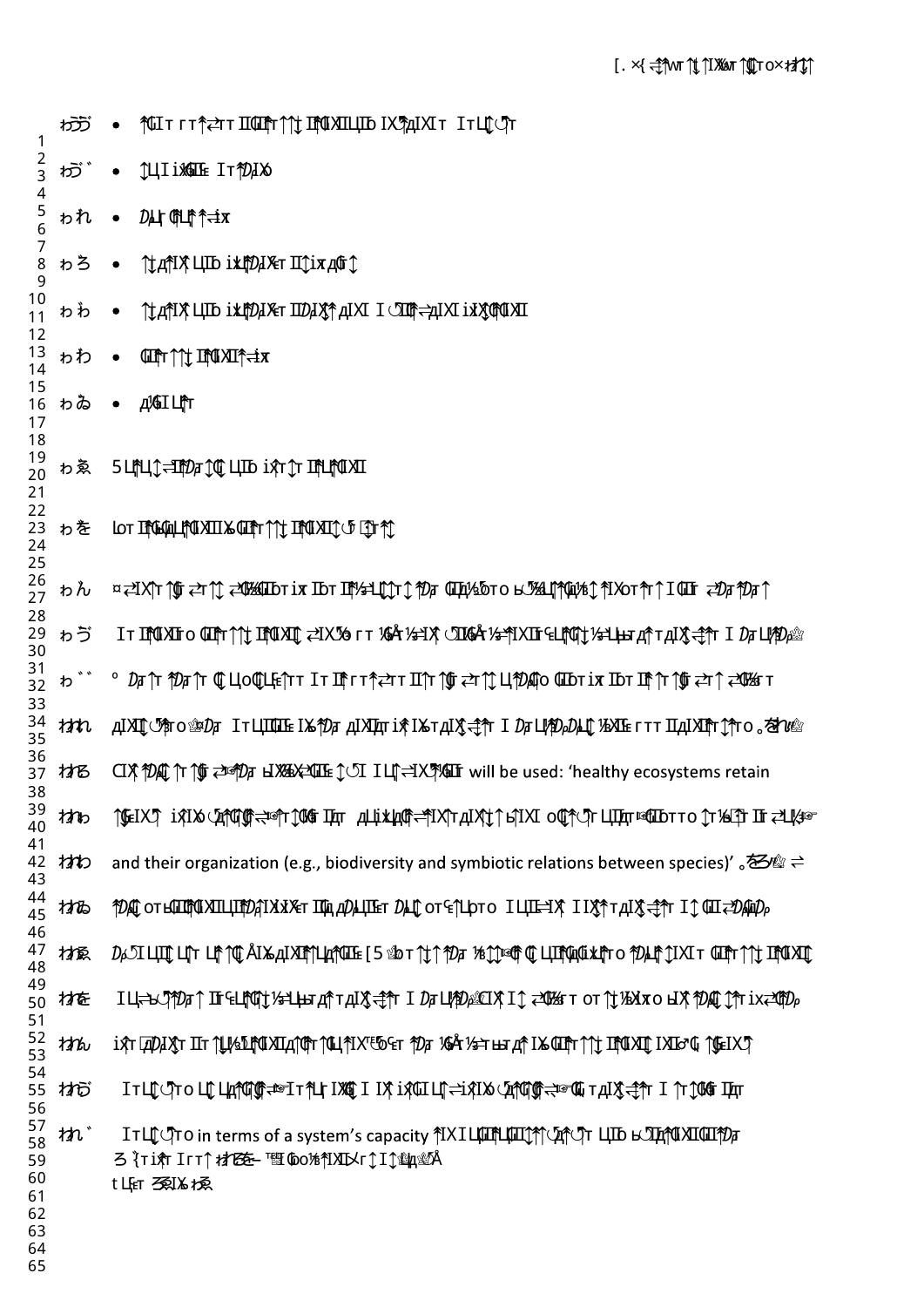| 杨   |                                                                                                                                                            |
|-----|------------------------------------------------------------------------------------------------------------------------------------------------------------|
| 杨わ  | <i>ੂ</i> 11∦∕ थ                                                                                                                                            |
| 杨   | ¤Dø µLIPLY&&CIUE{TµPQUXIIXPDø TriXXPP ¿CUXXUIQ/s∨ P ¿ZIXPLIF ½{} sIn IIF ¿CUXXQFPPDAX;r                                                                    |
| 极   |                                                                                                                                                            |
| 拯   | ΟΤ ĴД (ΦΆΦΧΙΙ ΧΕΤ ЦИДАФ). ΤΟ INVENTIONAL ΤΑ ΠΑΛΟΜΑ ΤΑ ΠΑΛΑ ΤΑ ΠΑΛΑ ΤΑ ΤΑ ΤΑ ΤΑ ΤΑ ΤΑ ΤΑ ΤΑ ΤΑ ΤΑ ΤΑ Τ                                                      |
| 拯   | OT ¶LAGS QUQ°CIXXB IT IFALQ"=OLAFL LAGB&.¤ELIID LI TEQ?YAGQULAQUXIIIX\$Dor LQQ`rQQ`IT ITP&& QrqLXID {ALF`YB`ZQBB                                           |
| わが  | 1\$Q***DJX\$T**COL***^T\J*LTQU\$Q\$T\JTOLQ`QIU\$AY&***YXIIF&LL*CQ`Y\$+LH+3TAJX\$=\$*** IDoLV*PD@#LID\$#X&&                                                 |
| 杉゛  | 1 <b>GÅ ¿LT (III/SDT LI TO LOT JATURUXIELI TEL TEMEL PUXII XLLL)T I I I IPELIID LI KALA LA ANTURUXIL</b> ELI                                               |
| ねれ  | гӏӾѺ <sub>҄</sub> ѦҴ҂Ҍ҈ѾѦ҈ѼѱҴӍ҈ѴѾ҈ҭӹ҈ҬҵҭҭҨ҉ӣҴҭҭҀҍҴѸҴ҈ӔѦ҈ӣҭӹҬѦѼӢ҈ҭҬҬѾӍ҈ѾҴ                                                                                   |
| わろ  | тд1X3 <del>,{</del> 1^т I <i>D</i> 7 Ц1Ф)@≈2D7 (`r 1} Ф)0т ТФГ т =4Q1{\^\;\% D7 (`r QfoIX {} IIX*@™EQ1^GQL \fuXIQ} IX\$                                    |
| わわ  | ЦÇ\r (;) Іт ITA) І‰УАА УФДХХЬ ¿ОХЗДФт т 4Ц І і ХВ{) І‰УДЛ7 тын ДА{) І‰()ФІ ФНАГ↑ (^1) ІТАОХДТ ҈                                                            |
| ねわ  | 与動作[脚1] 竹字}                                                                                                                                                |
| わゐ  | ¤Dø Ĵ={Pr I LIPQq Pr YOF =≥ e=OB&SQQQT} {PDELLPr PDø ĴŒ Ĵr FIX&GQQPr YY} IPPOUXQQYDALP; e=IXXY& r r CJIG&A ½==PIX                                          |
| わゑ  | IF ELINOT % LHET AT T AIX = TOT LIMID FOR THAT TOT TOT TOT AND TOT LITT OF LITT OF LITTLE [5                                                               |
| 77を | <b>DAMILIO to 1 U%STATLIFIO QIICCE to SEGGI 16 1GFT TLIFUTT ZU%S T LICTT CTT O HX CAUS =&lt;&lt; LIKG=toDT</b>                                             |
| toh | ↑Γ↑∪%↑ ¿₩ατ iXr↑r IPro QII ILI^NLING†¤LI&XIE↑OGT ↑LI ½↑ ۞ @G1; II↑D7 µIXIQOT↑LI ½                                                                          |
| わが  |                                                                                                                                                            |
| わ゛  | T ±iX Afr O fIX T iXXIC 1% Li IX=r ft f¤GLJ CFITXIX IXIF\ DOL LIFT J\GHANG IF1%=JOI OGIT fIXr ILI 1%                                                       |
| tth | ДІХІ іХЦФІЛІЦ іХЦМІЦУЗІ т†ЦІЦІЦУЭЭФ ІХАРДт оЦРЦ гФЖУ т ДЦМФ о ІХРТФ ↑Ц УВ гФЖЭДДХ2 ФДт оЦРЦ                                                                |
| 拡   | IXII CIXXXIQILE T YODT ILAT LIXX T LIADDIX6PDF QUEIT TYL IEQUAT PDLLIF ZIT TT LIQLIT QUI CIUGGA 1/3=IIX<br>ろ {τi介 Irτ↑ 材改一 ™ Go%和XIXr↑I↑ \Man<br>tLET 3包ん点 |
|     |                                                                                                                                                            |

tzen i strijt II presence of streek of street of street and number of interaction and number of interactions o

1333 FT fatT II die Rapport et al. (1998) The Saty-Happort et al. (1998) and for the function and the system or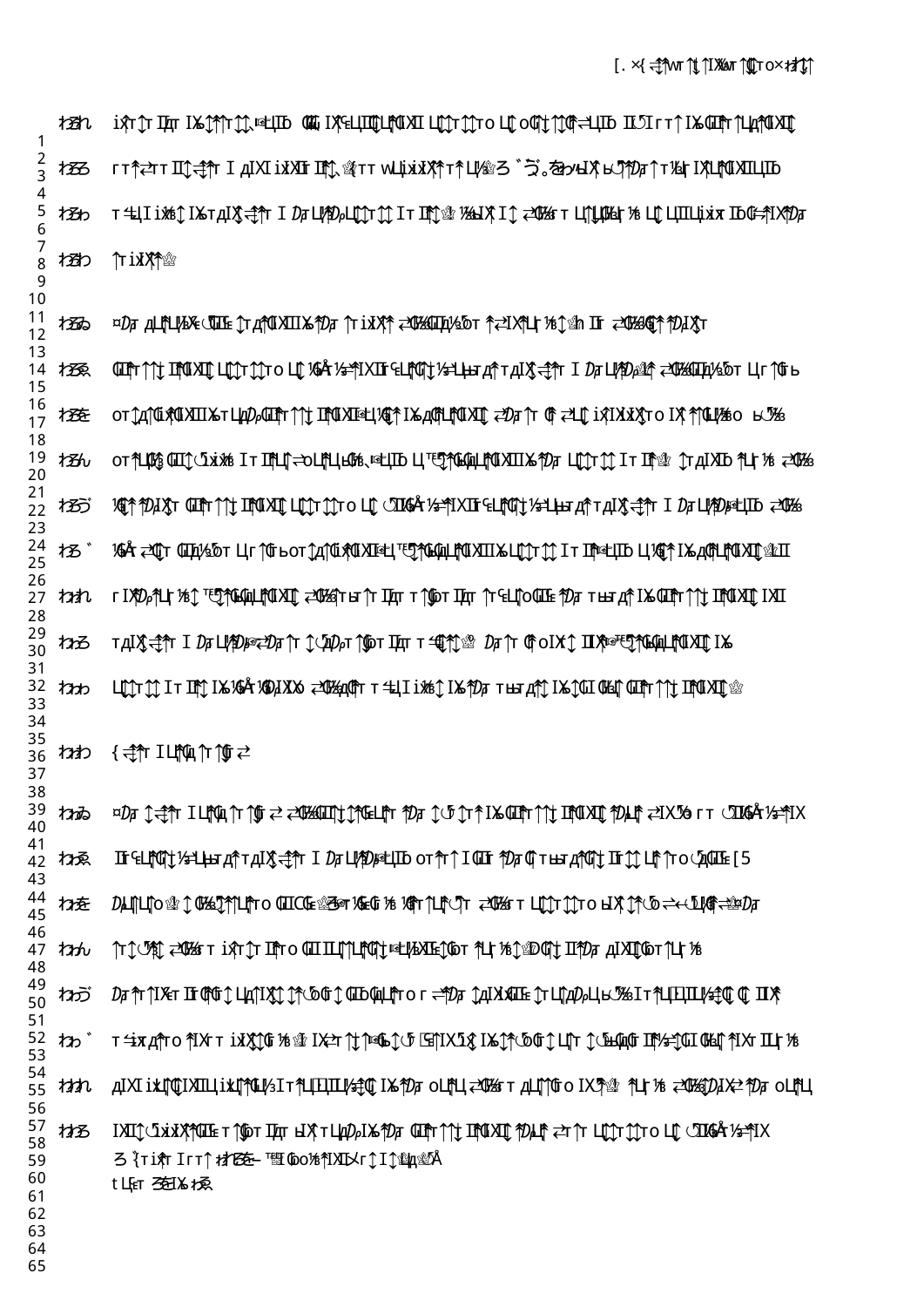3 {τi和 Irτ↑ th BE ™ ™ ©o% AXIVr 1 I ↑ ₩ NA t LIET 36JK杨 tdos III FLINGTI VELLIEN ANT ALT LE DE LIND ALLA ECONOMIA VEDT EN TLAD ON CONTING TO TO DUT CALINOPIA LO = type, outcome statistics and study quality grading. This tab le and the associated narrative synthesis will answer the primary research question: which interventions to decrease Lyme th 35 of the DAM HO LIF II XIT at MA MARA CHARAL CHARACT SHARARD ARE UNLIFT AT ALT DRILLY DALLING what evidence exists to support their effectiveness?  $t_{\rm 3D}$ th 55 [CTATALT FTO THE POTT tho i.r. BYTIGLIT UTEOIXTET TIL UTENTIX **材机 5Lb 5TII喷 TASLILIEn probelling 726 [5 [<TT otuth tributed** a T{I a TO COLLM'S OF FLOT TLD COLLET **7230 STAKILINIXI** t235 9120 CLIX ALVILLED AI XILT IN 1970 AND CONSENT tas bIX Llix Xill the three / IXIT IT LIX ix Disturbation toob bIX Liix Xull to **tas ! URE GGET XOLALILITO I LAT TOLPS** tzs"!ooGQUXILl/su96 3\$80b.plXIALQOOQ Truf TIOT VQF CTro FIXor TJY&XXJrLIQQDpQFYQUEC LILID FrOF tst frum and compared to the compared to the compare of the compared of the compared of the compare of the compared of the compared of the compared of the compared of the compared of the compared of the compared of the com E 1D 3D 3E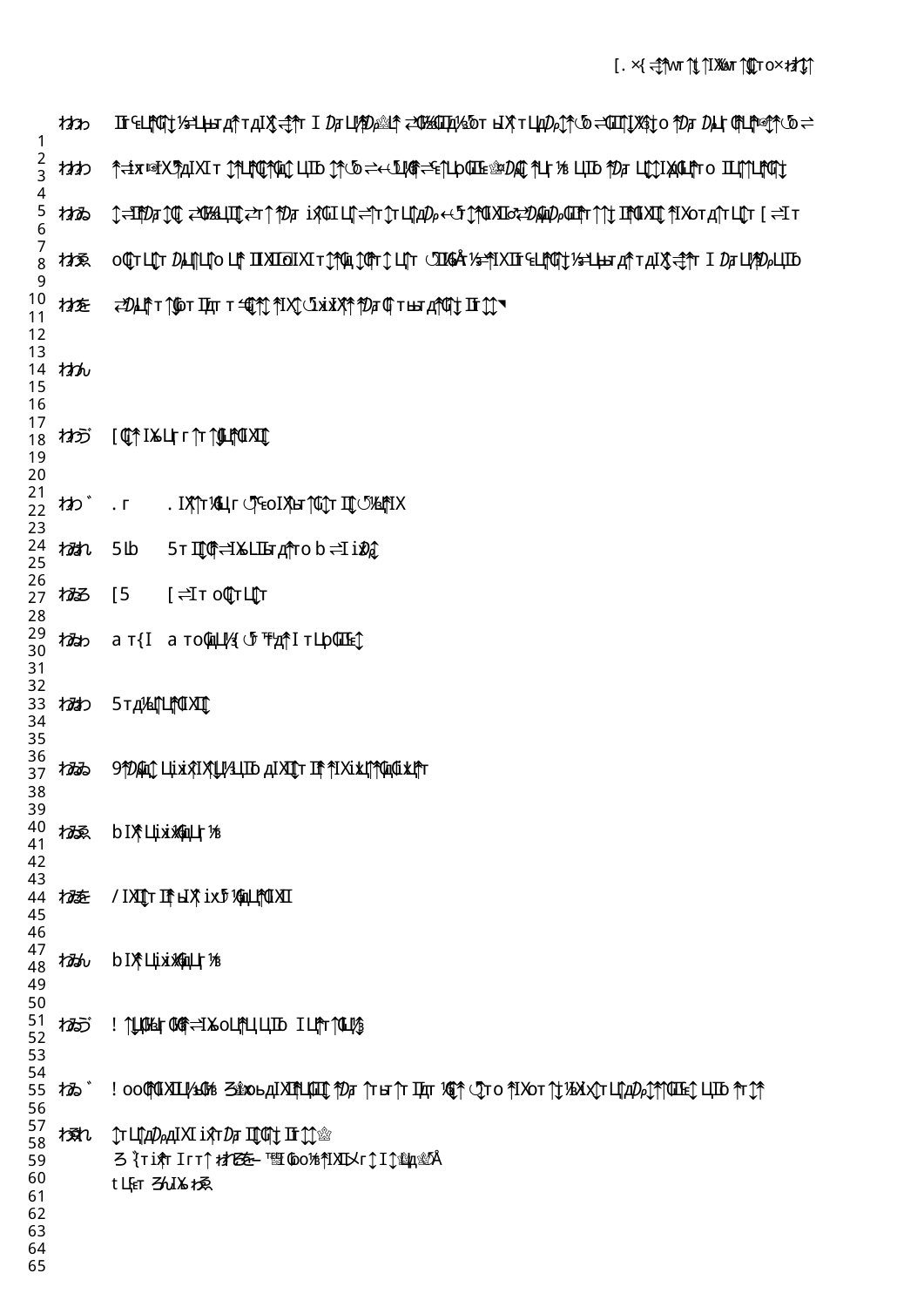| 2<br>3                                       |    |                                                                                                                       |
|----------------------------------------------|----|-----------------------------------------------------------------------------------------------------------------------|
| 4<br>5                                       | 椓  | ¤Dø Ц\$DAX*) отд!&Iјт †Dø ≓DL  1; IIXqIXI ix†NIEE QIE†r fr\$YL@wr f\\$r =>r f\; QIITL}X\$1;o QII†DAQ; fr f\\$r =>     |
| 6<br>7                                       | 核わ |                                                                                                                       |
| 8<br>9<br>10<br>11                           | 核ね |                                                                                                                       |
| 12<br>13<br>14<br>15                         | 核  | <b>COLOGIE</b>                                                                                                        |
| 16<br>17<br>18                               | 矮  | ¤DAQ^Q^\$Tr\ILIMQq^r^M\$Q^ziXqYXQQQ\\$LXQM\TX&LliXqYXqM\bLOLTr\r\MQQQQDqSTT^{{IXqGn^{=4LID}                           |
| 19<br>20                                     | 椓  | †10μr b lb 91 9I / D L 10 t1L r ¤↑Q}↑%b τ O\$Dµa↑ bQDbQUEE r IXb ==≥r↑r QUI1]X\$\$Lo QU1*Dµr oт ĵOE IIIX\$ e>10\$QUEE |
| 21<br>22<br>23                               | 核づ | <b>IX Dr IXIXIXIX</b>                                                                                                 |
| 24<br>25<br>26<br>27<br>28                   | 核゛ | <b>JKING JAKING ANGEL !</b>                                                                                           |
| 29<br>30                                     | 抽れ | <b>Valuer/ LIID!{WOT JGE IIF O PD4 iXIXPIXALIID AIXIPYG (ST O PIXPD4 I LIIIL JATOLAREL Y&amp;LL PDJIXT) DALTIL</b>    |
| 31<br>32<br>33<br>34                         | 柩  |                                                                                                                       |
| 35<br>36<br>37<br>38                         | 極  | ! дÄПҲ⊉106ст Iт I†1                                                                                                   |
| 39<br>40                                     | 梅り | от ФАЦПАОЦ (ФП/ IXФАЦ 1944) Г. Н. 1994 УКЦ 1 ИЗМ 1 Г. Н. 1994 УКЦ 1 Г. 1994 Г. 1994) Г. 1994 Г. 199                   |
| 41<br>42<br>43<br>44                         | 極  | { QJr ≒a τοΦμ!{{μΟ}λΧΧ⊱ΗΧ* †ΌσΦ μΙΧΙ Ιτ Π*Ο ΙΝΠο↑∪Η*Ο ΙΧε↑ΌΑΦ ἱΧΡΙΧΡΙΧΚΔεν                                            |
| 45<br>46<br>47                               | 極  | L'ASTATLININI                                                                                                         |
| 48<br>49<br>50<br>51                         | 極  | <b>CGE \$25 5 COLAT TYL INNAIL &amp; THE ILINA THE CHASE OCLETLI</b>                                                  |
| 52<br>53<br>54                               | 極  |                                                                                                                       |
| 55<br>56<br>57                               | 柩づ | <b>NANITADO !</b>                                                                                                     |
| 58<br>59<br>60<br>61<br>62<br>63<br>64<br>65 |    | tLET 引ん点                                                                                                              |

ts / IXI ix full un filt

LB \_SystRevP rolRevised\_20sr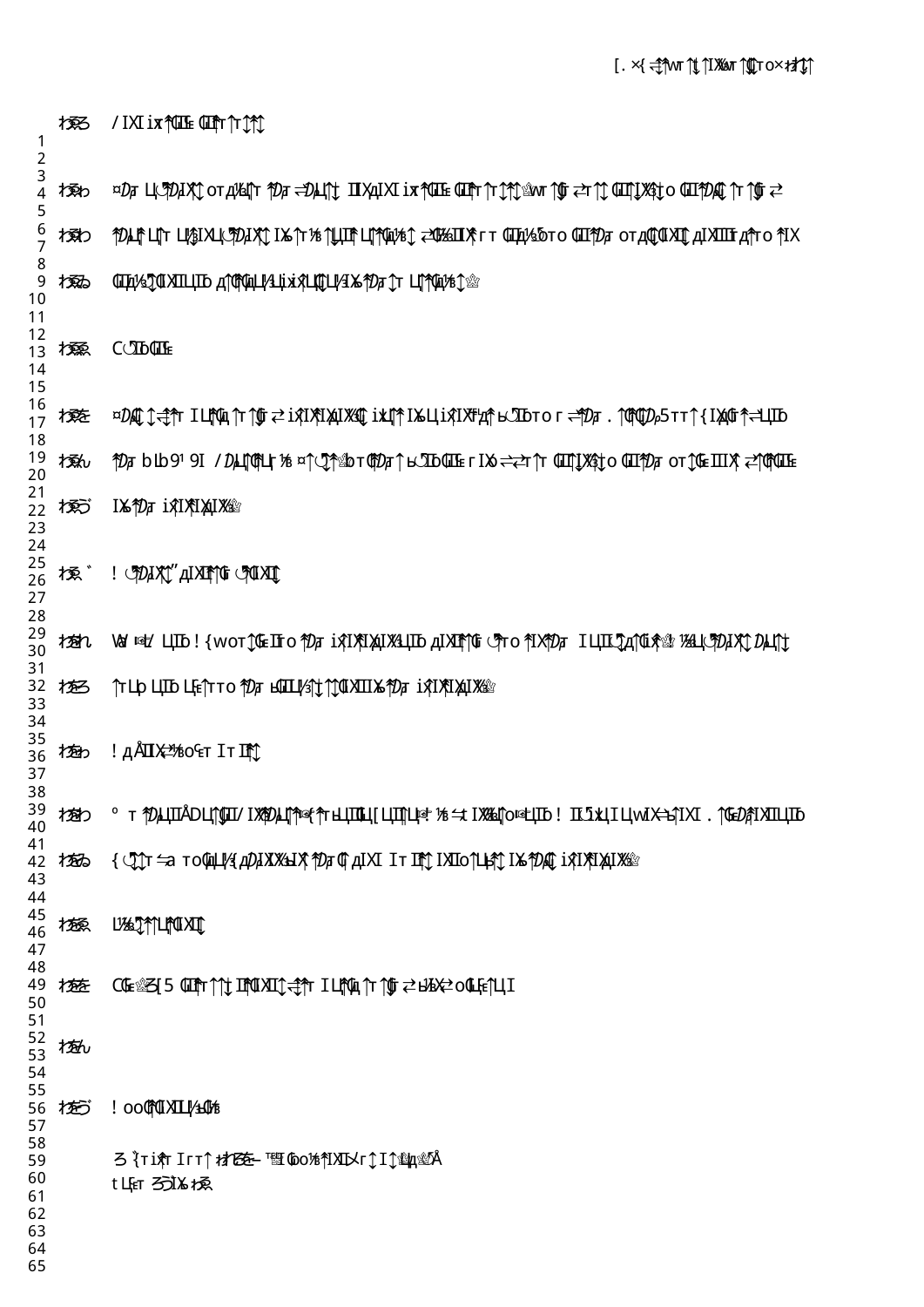#### **7547 di Al XI i Ar Dr II Cht II M & r Dr II M & r Dr II M & r Dr II M & r Dr II M & r Dr II M & r Dr II M & r**

th3 CGE \$35 | 5 CLA THE INTERVENTION TO THE REVIEW FOR CHECKLE

thto h Grix TO QUE T = TX= 1 OUT in X ID OF TO A RAP A POSSOLIA TO THE REPORT TO THE FIGURE #IGO TO

references, \*\*assessment forms for each intervention, and \*\*\* quality assessment forms for

**TLODOID1950 O A 30 exCHAZOOLETLIL DLUT A 0 GTXI tWH a! 材れ をわし** 15 わぬ

 $\mathcal{W}$  when  $\mathbb{R}$ 

- the 3<sup>3</sup> [CIDET IO BAM ITINI¤D¤\$#=IT FIXTT KIXTO CIO CTIXX oCILIST INTTIX ANGILITT LIID ANGILITT
- thh and adapter into the second was set of the control of the angle of the adaptation measures. The control of the control of the control of the control of the control of the control of the control of the control of the co

## thd: D??ix¤\zz≥@UIX@DJXQIT&xoL!qL|\L[Tr^qL\obxhu\$&tt&L&ZZ }}dj&tt@ob@IX%ITLMp,

- the infelluation and the article and the SSCT rations in the A control of the Europe. 2006. A control of the Europe.
- tjih t≌ h″lXIIItKa{y≓līrIX†rKaXQ@aroQQIIt @ht&&&bo&axXw@
- 381 3. Traub SJ, C ummins GA . Tick-B orne Diseases. In: A uerbach P S, editor. W ilderness M edicine.
- 382 V olume 5. P hiladelphia: M osby Elsevier; 2007. p.982-1008.
- 3835 downlight SKS (Yigh "/IXILLIT % of and The The State and The Emergence and Epidemiology of Lyme of Lyme and Lyme of Lyme of Lyme and Lyme of Lyme and Lyme and Lyme of Lyme and Lyme and Lyme and Lyme and Lyme and Lyme
- the 30 STAX LILID bIXTO. IT TOLL ALLY A MERICALLY STRAIN A MERICALLY STRAIN BOTH A MERICALLY SOFTING A LILID b
- **758 A merican: Epidemiology and C linical P ractice. H observed and C responsive and C inc.** P ractice. The sons
- 386 5. Nelson C A , Saha S, Kugeler KJ, Delorey M J, Shankar M B , H inckley A F, M ead P S. Incidence of
- C MONOR DIAGNOSED LATTE DISTUIT DE LINITED LATTE DE LA DISTUIT DE L'INFECT DISTUIT DE L'INFECT DISTUIT DE
- tti the the top of the top of the top of the top of the top of the top of the top of the top of the top of the
- 389 { $\mathcal{A}$ tw ©ra LlAt%EX & Int?MCJLPh IXs[ $\exists$ TrrIX°h%EXQ" QIDqGrIDqrOfTPh or Y?n 11990°J1Xx & W of VGq 53 お゛

われ I TLMPD addresser online IXLIGLET ixt5 ValLim XLios Divasion. わたい I TO 出のされる

ιδ {τiή Irτ↑ <del>;∤r&</del>—™ ™ ©o%?NXIXF^I ]^\$\@A tLET ろな板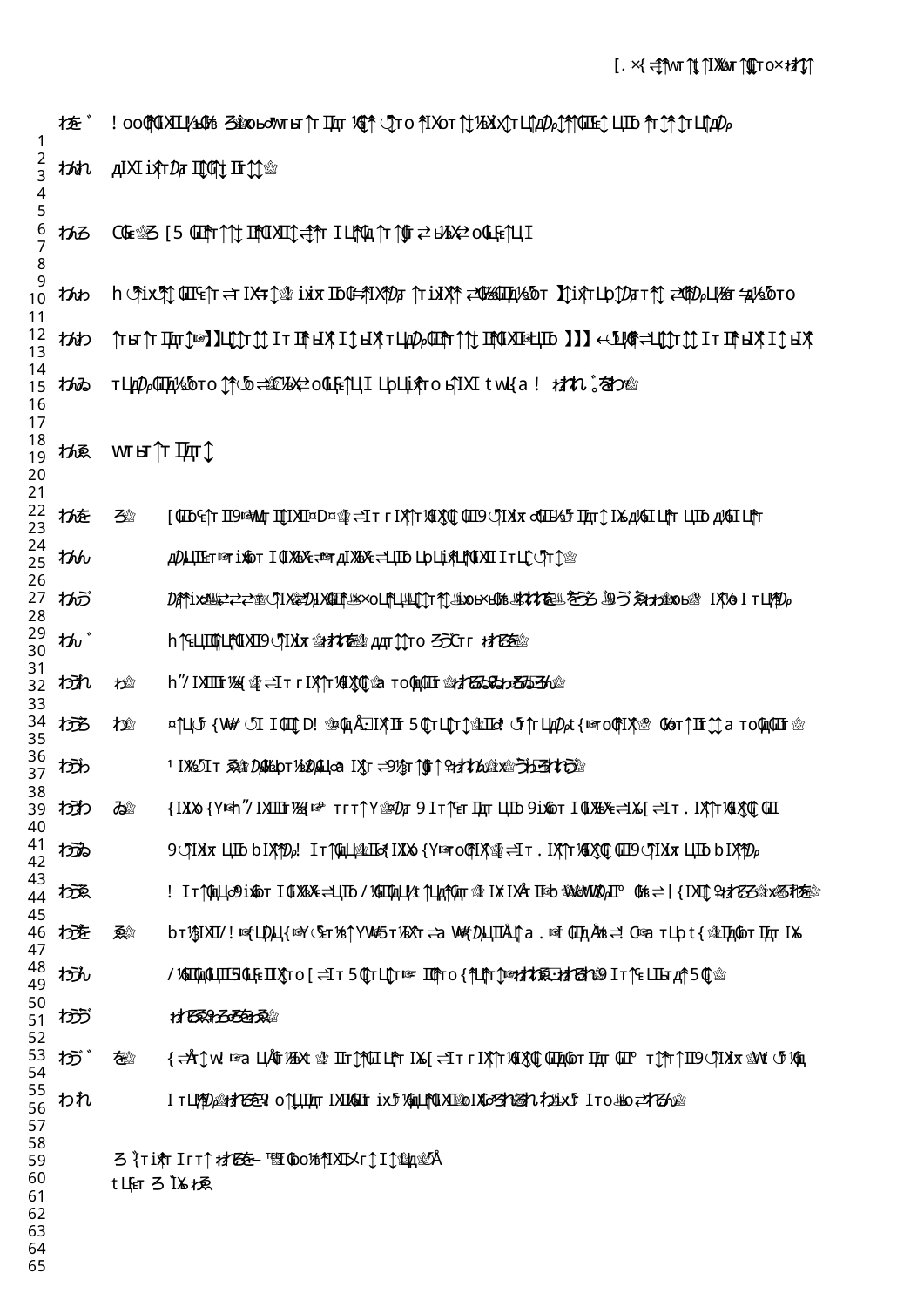6 わゐ 登 Y GET 161 Y MACLINS = Da DECIXIT 1 THAT WS DEAT LIB t { SOT I XE TLIBLE 5 THAT GROW TILL TO 9 = XLITT THAT IX  $\overline{7}$ 8 9 わゑ I JILLIE = IT 5 OT LOT OF TOTO { ALT I OS IT TE LIET A 5 O OST CERTIFIER THE TO I  $10$ 11 12 わを Ŵ I IXO ATO! GE LIN IN A GENLIIOT ITO OF THELLUNO / GENIXORE I GENILIII TIBO A MARCILIOTE CULAN LIN TIA FOR Å  $13$ 14 わん **「你个UID「=IT OGTLIT 「T个zTT IIろ `みUID 材れ 海仙A ¤仙A IXII 50 幽才医态を 的な** 15 16 5↑ tor IIa {¤{L|ro Y¤h&rIX!}II{¤{z1L|h{}t @{z1rrIX|1r){\$1X{Q}{QII{IX!\$Dp^|II-IIQho YQUExoIXI LUID わゔ 引出  $17$ 18  $19 \n b$ ЦДЦг ЫХЦП ≠ 1,=ПО ТХГ ГФДОГХИФД ЦФДОГХХХО ГЛХИГ ПГ С ТХАИД <del>"С</del> Ф ТФЖА П ФЖА ПА 20  $21$ **tth** 才改进技巧和地 22 23 **おら** 丞 ¤1UF1°! ¤? ΙΧ 11,X Wt U26 = ! ¤Y1Q11ALAXQQ1Y QQ 111)XQLFATXUr τ? ελττ ΠΟΙΕΛ(διτ ΤΕ,τ ΙΧΕ | = Τ τ Ο QT LL(T 24 25 ЦПЬ 113 ФПЕ ЕПЦУЭНО ОТ 1 т 1 1 ГЦ 1 ХПА Т 1 1 Х 1 ЦА ОТ ДОДИЕ Т 1 ФП СПЕ Ц ТЕНЬ "ЭБНА БА 2 ШП Е 1 ФП 26 动り 27 28 **ttt**o 9 IT TIMILA TO LAT TET RETURNER SESLI 29 30 **JATO** 劲 . 100000 TIE TIKI THE TIXI TO \$XI ISON TIXI TXLE TIXI SHE WE SHAIRD I LIXIE \$ 000 HOODD. 31 32 33 , 10600% TXu6 f=1XLII JJTXB&=%Yr%20ffix 411\$222 QuI JJTXB&=\$AKELDJXJTT Ifr\$1Xr\*G =26636% あいしゅう しょうしゃ しょうしゃ 34 35 **the** ! ALT MTO to MAIT the Essential 36 37 **tt**h YObkAMQqq A a wWLIIDIXbQq9s@IXXIIXrf t>510ftffwo =ILlIQqfwtIIDqIXIAffTX9IXor IrfGQT&fttqAMXD 劲剑 38 39 40 「XI 11XXIX400TLT1114000TPLATASTAS 2023 系统 ಡುರ 41 42 动` 劲 a <{\trainf\\\\$! i=\$U[\\tr\\oU\=\^ w&\\\&U\I 1 a ist U(!!, i=a T(\\\QUE\Ir\\\$)[i=\Q\\$\$\\${`T\QUI\_\&I}XI\\L\\\QUE 43 44 T IT TET INT IX ET TO QUT LUT LATIX LITAIX (THE IT SO LATION IS CHALLES FOR THE T 45 đấn 46 47 矽 OIXG21窗t方缸DIXI I1335552 48 49 a CITIXI ¤a LIMILI{¤5 Qb=Y¤9 MLIIT waMuMOT la syrtYXXr NLMs IIur IXo¥I r IXYr XolXOT OLI da3dho 不  $50<sup>°</sup>$  $51$ 52 ಹಿಕ {ДÄ\* TOD MEXIX OIXIXT LA TUTTEL TUXITA TO LA TEER FRAFFAARFEEL 53 54 **that** 不能 55 56 ぬ **NET I LILITO TA INTIMATION QUE CITATE E TE TO SET ESSENTE TE ALL'ESSENTE DELL'UNIONE CONTROLLER PRESENTATION** 57 58 ろ`{τi倉 Irτ↑<del>才bé</del>-™g ©o')\$?!XIl\r^}I^\$Yq&A` 59 60 tLET 执必板 61 62 63 64 65

わろ

わわ

わわ

 $\mathbf{1}$  $\overline{2}$ 

3  $\overline{4}$ 

5

 $h$  $\mathbb{Z}$ 

/IXIMIXALIID t 1 til IMIXIL& right

/5/ SMT iXX fro / LCr (IX) = IT 5 CCr LCr r = Dr LOP ICfro { fLQr (PS\$ the FBES SY r IQr fC HX 5 CCr LCr

DAYixAlls>22@pq@1XLls=1T4GALAYALAYALT76LLALQTDT === LQQAGT1%LAqqTQT0th61Tix tofGho&

 $[ . \times ]$   $\frac{4}{3}$  M  $\frac{11}{3}$  M  $\frac{10}{3}$  M  $\frac{10}{3}$  T  $\frac{10}{3}$  M  $\frac{11}{3}$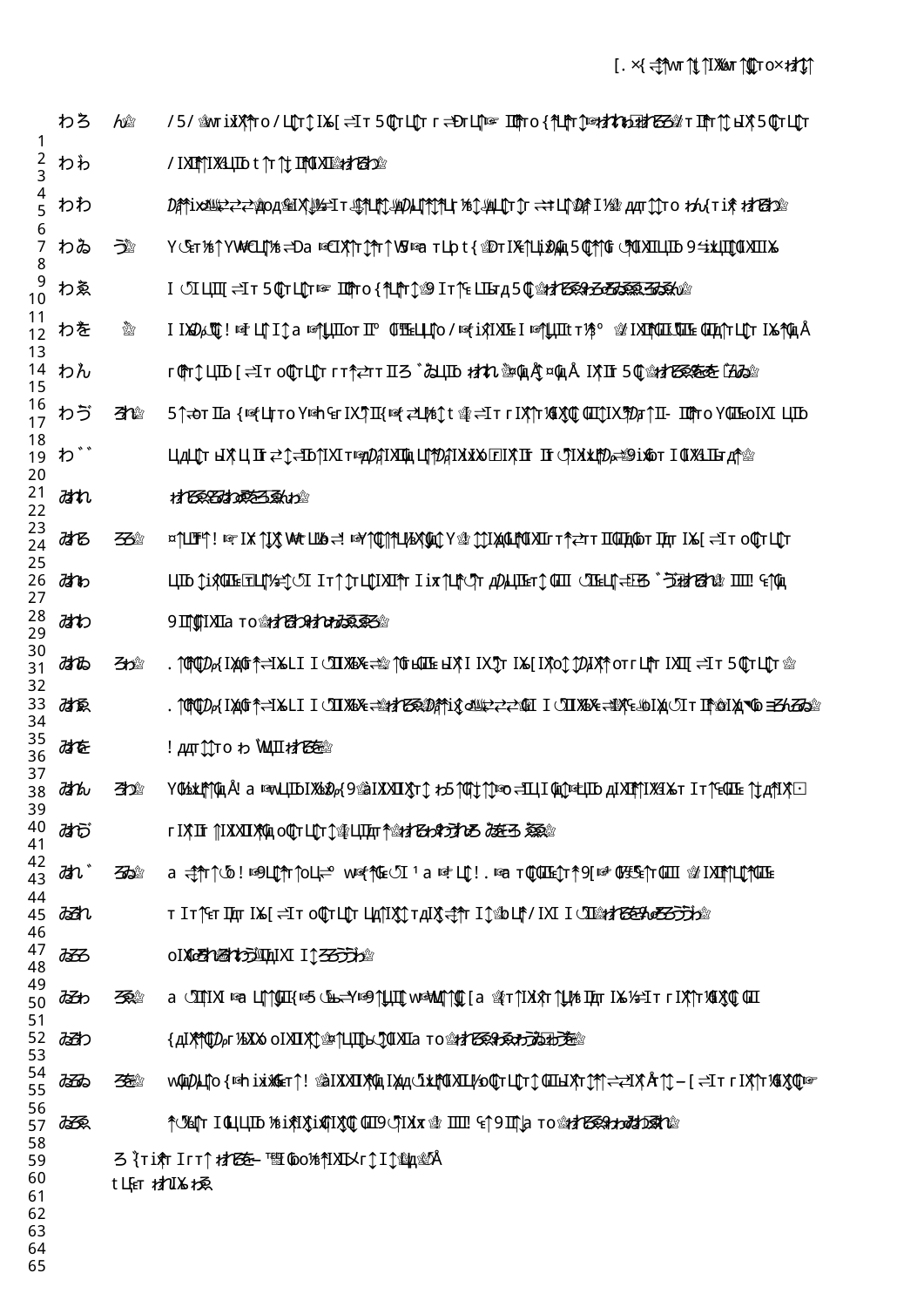ιδ {τiή Irτ↑ <del>;∤r&</del>—™ ™ ©o%?NXIXF^I ]^\$\@A t Ller tる126板 417 [Seroprevalence of Lyme B orreliosis and tick-borne encephalitis in workers at risk, in eastern **COLLUIT** GRANCE CONSIDER TO A LIKED OF LILIT A CONSTRUCT CONSIDER THE CONSTRUCTION **735° 35° tIX4IDD! @L4pqOTf1LFeLAOOT\*[=IT5 QTLQTo<sup>s</sup> D)LATILAix IToLIDO D)LAT[T11NT0/LIITO T** deta [TLIN / WILLEr of 5 0 that BS \$200 to 52 and also 右右 乙 ③ / IXI ① ft of t of LUIIIIf ↑ a of aDA % f ° oea r (LIIA ! of aD) # S4M ef CIIbr r fe - ③ DLIfLLA1f f f LIpundLIIIb @ TIDANT @ TIA THE PROTECTION OF A 1712 OPTIMIZATION OF A 1712 OCTOBE PROTECTION Against LACK Borreliosis. V acc 442 #1234425 2015 dand tht? ° fπmILEFE b or Linf 衿t b ort IX&b Ll 5↑9a inh "wIXJ"A a int IX\*M IIX510,5 inf μ0azh Ib CILEπ↑a Dier 右系 / 11X≥r.!☞↑L1/oll b IX11/sa U%\$Q1L]/kb Ifth 1ix 1 L1pqQOT LE=LQOOff(=Iτ.IX11r){0{XQ1CL}{Lb=TLOD 为在 LIIOTIXerIDIOLOTIIIn o Unit IXIUXENTUATIO fTO UXUTValidia aftio a diffio.IXTriXelio UFeoIXbanG of ITUO [Lin You Ling Li Li Li VII Xoont 2023-2023 7 L· Zoo ` oo 428 21. Kopacek P , et al. des \* The SIX9 during the Anti-tick vaccines to prevent tick-borne in Europe. P and the prevent tick dth ttBchothe **なろ わな [LIMAXta og = Tro og rugh mark man and the form of the form against Discover** Control of the trip and the t 432 2013;13:643 - 644. **7370 TAS: DISEASE DISEASE. NH START DISPONSIVE DISPONSIVE DISPONSIVE DISPONSIVE D** 434 https://web.archive.org/web /20160104103537/http://www.nhs.uk/C onditions/Lymedor and the sease of the sease of the sease of the sease and the sease of the sease a control of the sease a c **735 75** 24. OG TID I Q TO DUE TWE ADIXG TO & TD TO TO THOT TO P TO THOT 2 TO THOT 2 THE dah lutatosat Kapatikan is tof 35°. M a H1q . M articles of Line of Markett In The CILL TO Line of Market The country of Market The Case 439 Lyme disease. H ealth P lace. 2011;17:843-850.  $\overline{5}$  E  $\frac{1}{2}$  

765 26 26 20 27. THORING HANGELL IS ON THE X ALLER ID TO COLUMENTALLER TO DREAT HOLL OF IT LLOCALD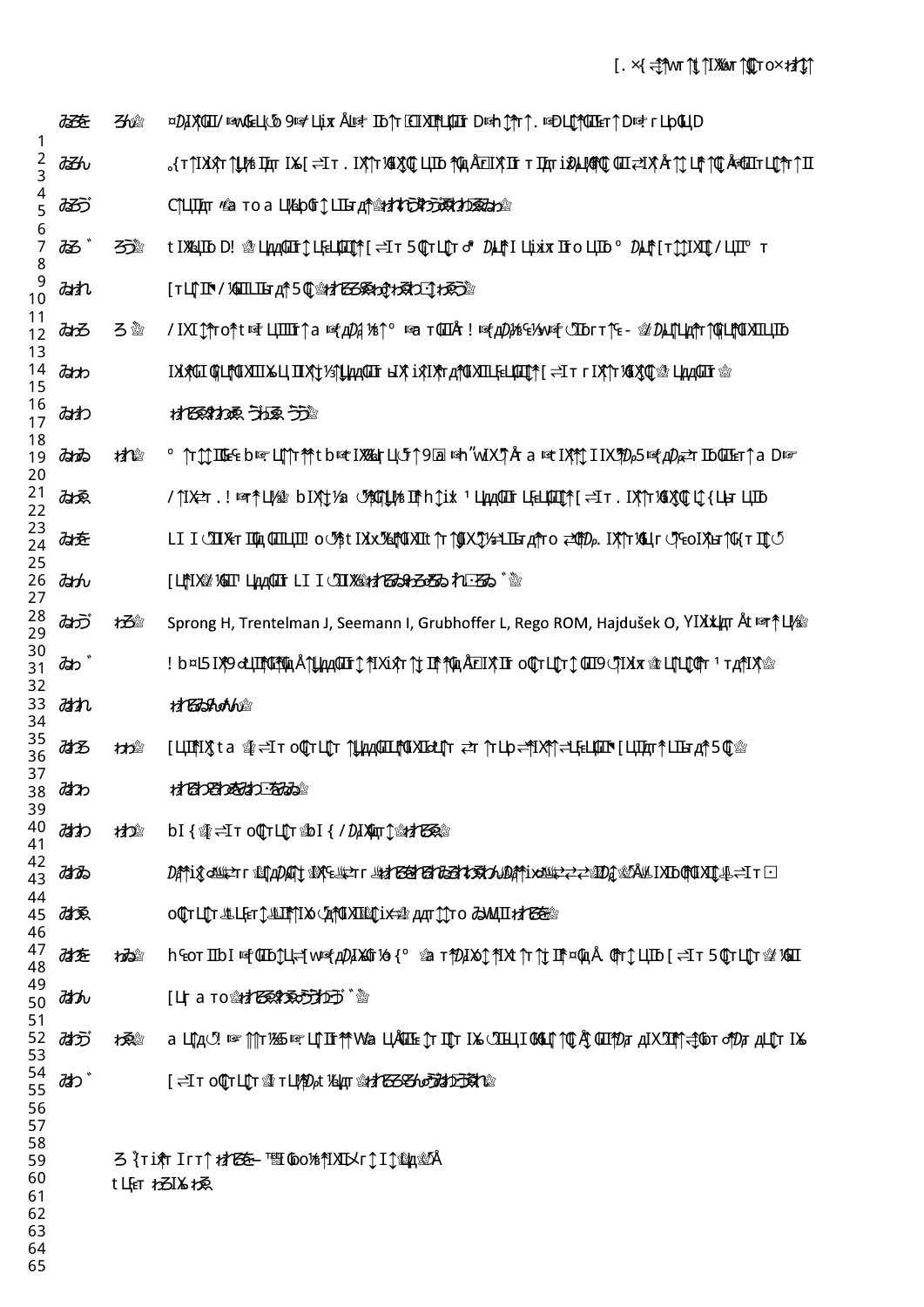| 1                             | tt t       | 極        |                                                                                                                  |  |
|-------------------------------|------------|----------|------------------------------------------------------------------------------------------------------------------|--|
| $\overline{\mathbf{c}}$<br>3  | ಹಿಕ        |          | iŶrы ↑r Ҵпr Ĵ LIX iXr дЦ ZMIXLJGU ДՈIXJLGh ДАМИ ХЦ ЦУ ДУ ДУ ДУ ХА ХА ДУ ХА ДУ ЦА ДУ ДУ ДУ ДУ ДУ ДУ ДУ ДУ ДУ ДУ   |  |
| 5                             | ಹಿತು       |          | わびとめおう                                                                                                           |  |
| 6<br>7<br>8                   | ಹಿತು       | 批        | TLL\ <sup>ro</sup> f"LLII5 Wa'!¤ O%{}a¤^fLLII{^r τ IIr^Fer IIN9¤* IX^r III ! / a q& ↑ δ=lXIIix 5 ¼Qui zr^µr i, . |  |
| 9<br>0                        | ಹಿತಾ       |          | ЩЂ iタIXħдŶQfţrтD}ЦŊ\$JXţ^[r₠ЦfoQŒE[≓IтоQfrЦfrЦIIXŒ や)ӣ₠тĿTf1Ц4ixď{QqQTP{)ӣ                                       |  |
| 2                             | ಹಿತ        |          | bτ10pT1&LIDJcQIIiXQQLFQ1XIIGHXTiXrTJIDQNXIIXFNLIJq@a/tJGQUBTGHXDZBOXHx5@@                                        |  |
| 3<br>4<br>5                   | 砵          | わご       | . Ц=#\$^L. W¤@^^{LJLTQ`D¤@* Y&LJIL. C@Y`IIX=2*%0&r LLJID iXr ^{} IFMUXIIX@^QAEIIX`III 0QCr LLQr^L^{\LJ^Q^LXQ^L`  |  |
| 6<br>7                        | đơn        |          | ЦПСТ ЦПТАХТСТЦИДА ӮІ ЦПЖЦЪЕСТГ Є́ТЦАФ ПР҈ФФА ФФА ІХП 5 Ф҈НУВУДНУВУДЖУВЭЎ.                                        |  |
| 8<br>9                        | ಹಿವೆ       | わ図       | ! T IQO)↓LITV&II/¤@ QQO7 Y\$ ¤ML 1FY3 ¤®T^II[¤@ OBXO O@^ LLL\5* WED@ OKALTET^5 QQLLA?TXT}                        |  |
| 20<br>$^{22}$                 | æ`         |          |                                                                                                                  |  |
| $\overline{3}$                | đấn        |          |                                                                                                                  |  |
| 25<br>6<br>27                 | 舔          | 抽窗       | атЦоt¤†000дÅ%t≓!¤FIXXÅ{¤೯тЦ1о/.‱00дÅо9¤⊡/IX%&qIXЦ16001;t∪5%quIтЦ1420p!ixix?lXµp0p11X                             |  |
| 28<br>$\frac{2}{3}$           | ぬ          |          | ¤₲ÅIእำlf 5 ₲়া Li[յ { ₵ๅ`t) ₲₭&LIДπ LLIb wr î r LlTqQp&9 I т Ր₠ LIIar д↑5 ₲ ₷₳ <del>₮<i>₢</i>ゑ₿₴₫&amp;</del> &d& |  |
| 80                            | ぬ          | 柽        |                                                                                                                  |  |
| $^{2}$<br>33<br>34            | ಹಿಾ        | わご       | 1 Щ1←5↑a ¤a GD)#ITTQOV ¤/YQ†↑↑a ¤{U;≠↑9. ¤9↑↑14{¤{D JQ\$QNOS ;@HxqAQ1}IT^{)`IXo                                  |  |
| 35<br>86                      | 磉          |          | tτ↑QIXILlY\$↑IX\$rдŶQfţarTLQCJrţŶ1Xt↑r↑t}IT{E TF5QrLQrs@IT^FELIErдŶ5Qs& <b>ddrdYcJ</b> TQBz&s&s                  |  |
| 37<br>88                      | 磷          | 抽盒       |                                                                                                                  |  |
| שנ<br>ŀ0<br>$\mathsf{I}$      | tiku       |          | THE ANOT IT IN IXELARIX=ERT LATO OF FAILE ISLANDIE IX TI TO ANOTO II IXT E ILLATO AVENO QUE ELX POT              |  |
| 2<br> 3                       | ಹನ         |          | iŶr (†) IMOXIIX MA ÁG QRT O CJOLIE IXAA CIXHOLXILV\$QA ÅT ±iXX CJr OIIDAED}&OIIET (Mr O I OKSRLI = *   LAITUTEE  |  |
| $\downarrow$ 4<br>15<br>ŀб    | 碌"         |          | LIT LINDT   I LITHE LIT LINT XANT 1 2017 ESSEE DESTABLED DE                                                      |  |
| $\overline{17}$<br>84         | <i>插</i> れ | わぶ       | a IXzr↑LL="O¤! I YBX*W¤nv50CIIDWqq^TroQq^TX*CIXsiXIX*rд^TQ"LrrD}L ^QJXJ*LEELQTIQ*^TQqQ{\$OLI^Dzr-YoLL            |  |
| I9<br>50                      | 栖          |          | ΙG=το Ιτ10Дλδ↑ ↑ Φ = μφαλ Φραλ ΙΧΠ 5 Φ 2017 ΕΖΕ ΕΛΑΤΗ διΖΟΙΤΩ                                                    |  |
| $\mathbf{5}$<br>52<br>53      | 施っ         | 核的       | °©\$1XIa[¤5τr¼90Eer↑νιδsໂrrqA1X*]IЦЩEerIrЩAATro∪¤pr1Opr1QfÅ1Xs[≓IroQfrЦfrsLnDc*                                  |  |
| 54<br>55                      | 磁り         |          | <b>DQQfrffEI{¤ro@flX`\@qlX&amp;Xe=4LIIbrIQ\@flXIIIrIP\L4SILLIILErIrIP\IXs[==IroQrLQfr\\prs</b>                   |  |
| 56<br>57                      | ಹಾ         |          | .↑∭QQLÀONOPET↑195 `łාűv <del>ZhŹEZQZ</del> â                                                                     |  |
| $\overline{\mathbf{8}}$<br>59 |            |          |                                                                                                                  |  |
| 50<br>51                      |            | tuFrth加减 |                                                                                                                  |  |
| 52<br>53                      |            |          |                                                                                                                  |  |
| .<br>. /                      |            |          |                                                                                                                  |  |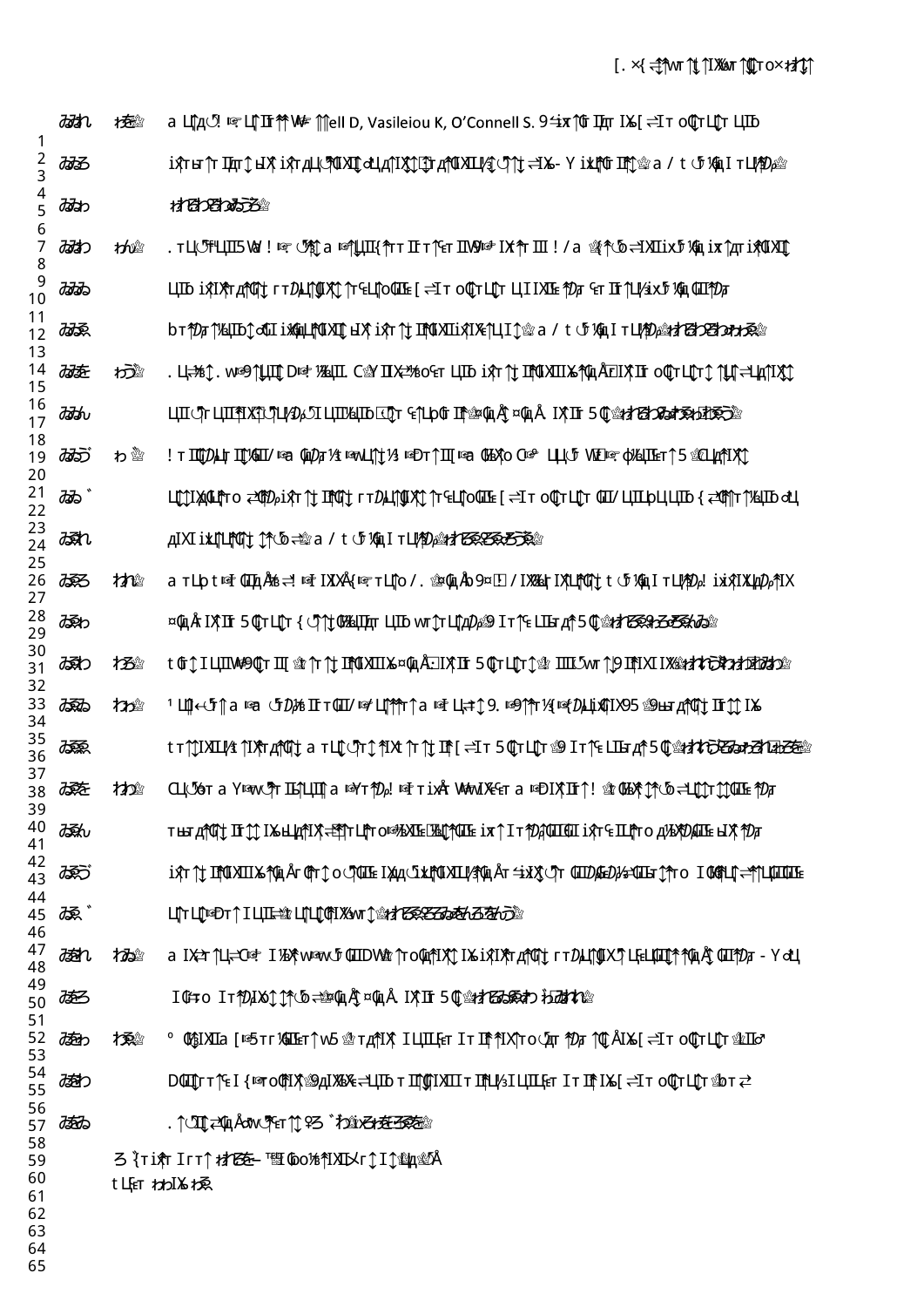|                              | 磁                   | 極     |                                                                                                                      |
|------------------------------|---------------------|-------|----------------------------------------------------------------------------------------------------------------------|
| 2<br>3                       | 磁                   |       |                                                                                                                      |
| 4<br>5                       | 趣                   |       | 材桑                                                                                                                   |
| 6<br>7<br>8                  | あづ                  | 九幽    | ° O@{IXIIa [¤¤TXeX}o{W¤tOf}IЦIIW¤{iXoYaUII! s&wro∪∑qro!r∪IDUII]qrIXsLII LAfU}rL#2Xor}                                |
| 9<br>10                      | 透゛                  |       | OUIIOOI! ALIMOLEXXOOLLI, CIXXXEXOOLE 9XGIOOLLIMUXIIXS5TT^&WA TO 9INIXIIX&S " <del>JARRAAZAAAD</del> B&               |
| 11<br>12                     | ssiri               | わジ    | DQQQrт^FeIDs%bLlf\CJLl/sixXxJ&lfQlXIT\r&J&lfQlXIILLIIb ILLIILL&rIT IfIXL&Xbrf_oLlIIQQD\$QAJX&Xe=                     |
| 13<br>14<br>15               | みる                  |       | ЦЉ т Ҵ҇ӳ҉ӏЍҴҬҴ҈ӍӃӀҶҴ҈ҥӀҭҴ҈҃ӀӾ[≓ӀҭѹҀ҃Ҵ҈ӷѼѻҭ <i>之</i> ҉ҴҴ҂҈ҋӒѦ҉Ӎ <sup>ӭ</sup> ҈ѥӷҭ҆ҀҾӠ҉Ѝӂ҈ӃѮҌӔ҈Ѯ҈                      |
| 16<br>17                     | đáto                | わ     | [тот↑IЦПа̀sы́Пт IтЦФО)ЦПЪ / ∪УЗАПЕЦ(Цt ∪F)ФаIтЦМО) а тЦ(∪Trsit ∪F)ФаIтЦМО)о9†ОДАОС                                   |
| 18<br>19                     | みわ                  |       | 材色 氨肼业                                                                                                               |
| 20<br>21<br>22               | みゐ                  | tt v  | t IXPr↑w��IX`I LLIIW¤DOGT^^ {`&YIXIN^ IX&SII&?QQA`EIIX`IIF`OQT`LQ`T^J^{DA`IXSEDoOIXIT^J?QQQLIQIII Ll <sup>y</sup> 3  |
| 23<br>24                     | ಹಿಹ                 |       | <b>I ЦПІ ЕТ І Т ПІ ФІ ФІ ІХ Т ҚАЦИ ЦІ ХАТ ЖИРАЗИЛ ІХ ЭДІ ЖАНН БЕЗБАН ТЕЙЛ</b> ДА                                     |
| 25<br>26<br>27               | みを                  | 必     |                                                                                                                      |
| 28<br>29                     | John                |       | IX[≓IT5 QTLQT ©NO INGINII: KAIIIIA LAI®S `À??D}?†B3#SG©                                                              |
| 30<br>31                     | ಹುನ                 | ಹಿಯಿ  | ¤TYALXYO{W@Y^CJIILLINEDALIW@%PLYALLINCID@FC{%DT^CfrIX=EQTiX&X=FOFLLLIAFDOTXGH_MILLEEIX1LLY3                          |
| 32<br>33<br>34               | $\overline{\omega}$ |       | ↑ŲµµQOT Ĵ ↑IX <i>ZD </i> QFr ⊡ XX†r o I Qur @≥Qh ¦¤Qh Å IX DF 5 Q}@ <i>\$Y EES\$rEEE</i> EE@@@@                      |
| 35<br>36                     | ಹು                  | dar s | D@6т个[¤а Цы =>D[¤мЦІ1)Ц=>{[¤{т1}^↑ !W@2Dqruerд^IXoтт^] IЦПЦєт Iт IN^IXI{Oqr                                          |
| 37<br>38                     | ಹಿಕ                 |       | Ц СТЫЦТДТ IXL4Xorî (ФФТLL) ФП{ДIX%HIID 89ДIX% ixiX%Yrt EtoHrozZSOZZZho&                                              |
| 39<br>40<br>41               | ಹಾ                  | ಹಿತಿ  | [T] [GOOP (Book Lind A a Gead LILET Ya Gea OSIT 1] / ⑤ TT 10 st Ar o Lind X 10 st Lind 10 p T IT 1 FET ILIT IA E ZIT |
| 42<br>43                     | ಹು                  |       | OQTLQT LID bLQM3{ AQG {! LINTERDEST JEST JENDINI JENDINI                                                             |
| 44<br>45<br>46               | ಹಾ                  | あき    | b Offr II9. 吗 Of If 11D O%&LID 9W; pDJ XGf Vs [吗 寻fr 1 \u5 ! of fr II[r fDpb/u7 IX YS_IXII¤ si IX <del>S</del>       |
| 47<br>48                     | 诚                   |       |                                                                                                                      |
| 49<br>50                     | ぬを                  |       | WX={IX. ⊡CX{ACatthRhtor`ゑ3tttx                                                                                       |
| 51<br>52<br>53               | ಹು                  | 施     | h the 16 w(¤t IX\$w5 �� ๅт ix}тoЦћ1Xt) ₠IXXo &X ₹XJ*Do ЦИФO > 9 ๅЏИѕҴМШЕ т ๅ(Бот Ҵот &X*A1XxQIX=≥II                  |
| 54<br>55                     | ಹಾ                  |       | ↑™FEJ&MUXIIX^IIXXIXMQQTLQT↑TJT\JXQJLXQ`IXIN9QJXY9INQJIXIL& <b>}\$t&amp;9oZ}DZ}</b> ^&                                |
| 56<br>57                     |                     |       |                                                                                                                      |
| 58<br>59                     |                     |       |                                                                                                                      |
| 60<br>61                     |                     |       | tUer 执版员                                                                                                             |
| 62<br>63<br>$\sim$ $\lambda$ |                     |       |                                                                                                                      |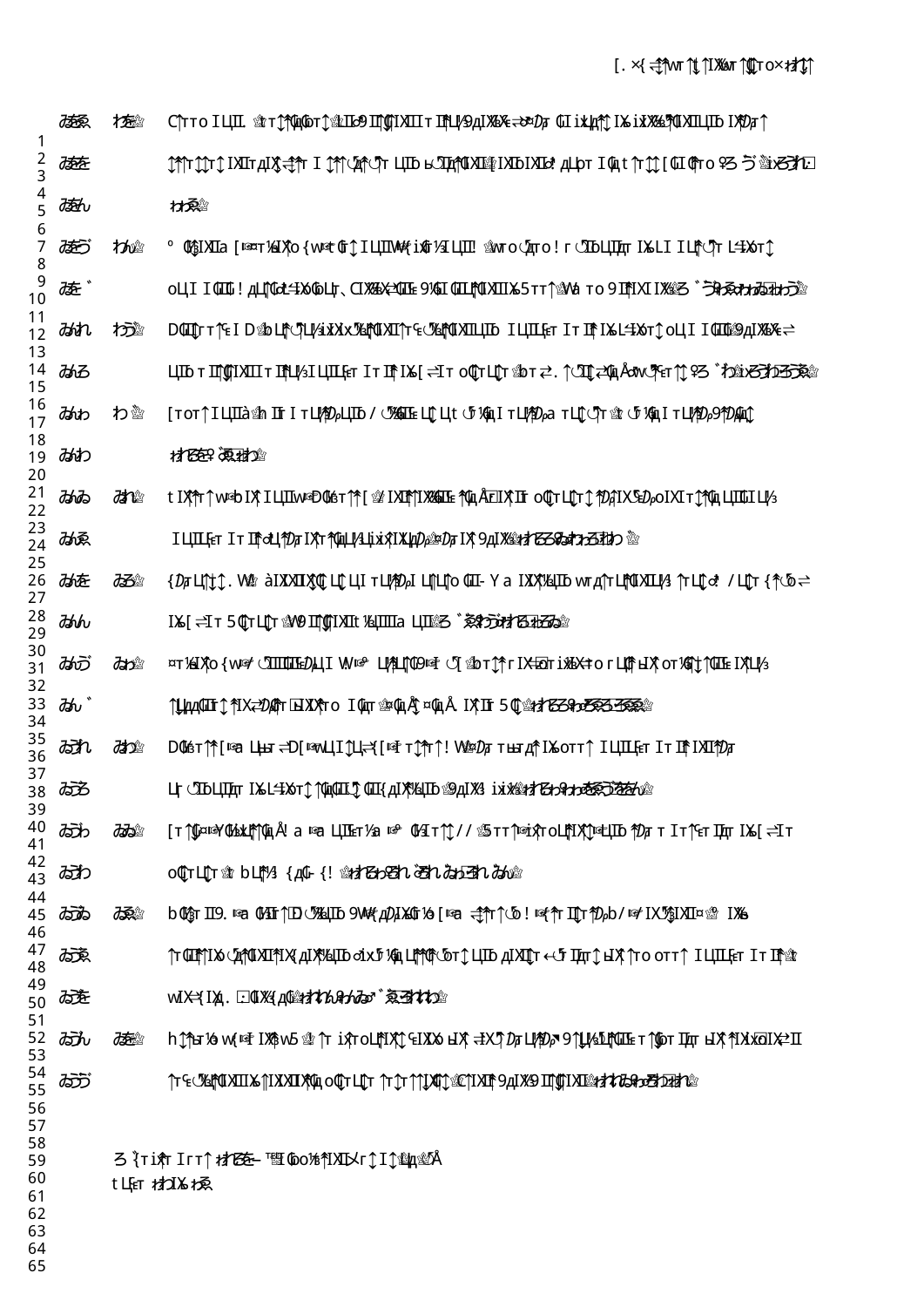ಹಾ` Johr ! %&LII. O¤YTT ĵQIIE O¤h ĵ†ur 16 w{ \$9 urzyf} IX CIX†r ĵ† C†LLE IT ITAL†NIXIII XII[ =IT 5 Qjr LL)r wQj Å&/IXIL}r ††l

ゐれ . (IX给打打CEhor在hiphta)

 $\mathbf{1}$  $\overline{2}$ 

3  $\overline{\mathcal{A}}$ 

5  $\sqrt{6}$ 

 $\overline{7}$ 

8 9

 $10$ 11

 $12$  $13$ 14

15 16

 $17$ 18

20

25

27 28

32 33

34 35

36 37

39 40

41 42

43

 $50<sup>°</sup>$  $51$ 52

53 54

55 56 动ん

ゐろ a IX%HIDIX{¤\*dDoI\\$p\${W{\*IXO\\$D\$QqrY%Avro\\$QqqMIQQQI{=Ir5Q\rLQ\rWQ}ALQ`LUIO}qIXIIXIQq.rIIt&Q\$ ಹಾ

ゐゎ **IXI LI CHLA WITH ALL ANY MULKING WITH THE TIGHT OF THE TIGHT OF THE TIGHT OF THE TIGHT OF THE TIGHT OF THE TIG** 

ゐ ゐわ

ゐゐ ILIILEET IT IFLIL LAYXXYAYA TroQACIE DAJILIIT SXXYOT AYXSASTI TAACILIL AALAS OF IXTYAI CILID

ゐゑ **MO-TILLIT9 TEXTO, ZIXXXLID AN T ANX 9AI XAPI EDI LATILATES** 

ゐを 动心 {†1] μΑΙΧΤΟΥ/ @&ΦΟΙΑ`ΟΙ ΠΙΤΕΦΕΤΙ ΤΙΤΙΤΡΙΙ ЦΠΟΓΙΧΧΑΎΟ ΦΠΟΡΓΕΛΊΝΡΙΟ ΘΕ ΦΌΤΟ Η ΧΊ ΣΟ ΑΧΙΤΙΚΆΣ ΤΙ ΤΟΡΘΈΧΤΟΥ ΑΚΑΙΑΤΙΚΑ ゐん IXX TLATX TO IXI YOU DA LADDIXLOGLAS HX TO IXT TI INTIXIIX NO ALLO TIXOLATO O QUT LOT IN TO 19

ゐゔ 

 $21$ 22 23  $\boldsymbol{\phi}$   $\cdot$ TARCTT 才区 24

**bUrCLU/9IE/&UDUID59CW @DT?LAAOTO@LAMXIHXUAIXIMT=iXLjA=XYIUILET@Dh'@Y@** 26 郊れ 忍

気下 *Dâ***fix dilet r îlî dDaît îlî celet r list ESE CE trê te tê sel lâfix dilet ze se kirîne de de lilîn list fizi** 

29 30 31

动わ LinaTro (TLATO TATA) AT THE CONTROL AND THE THREE CONTROL OF THE THREE CONTROL OF THE THREE CONTROL OF THE THR

{ \*LHHXo \*D@Tr / IX JIMY => IX JIMY \$\$@ LIIIIII XA A D&ITr / IX JIMY == LITA& \*LHHXo \*D@Tr / IX JIMY }} すわ 动物

动心 DAMi&&##ZZZ@MLHXODATr@1XY@A#ITOTXIITTIM:L[UID.#IXTIM=HOT #1 ix II iXLITO.#DLOTO

財魚 t Lijî Âlb ix II iklatî)' LUTUTXA ÎN DLIJT / IXTIN 77 LIjî Âllî ji xerî zestêr alat îjî to tot WITI toteserî

38

动业 Caffyn A, Prosser B. A review of policies for 'quiet areas' in the National Parks of England and

柔を

44 . т CIr IIwawr&IF↑C}I 5¤MALI^LIL|/ С©DL|†r ≓LL=}LU} LI TLUTI IX ↑∭QfiX I LUILEr I т IT OII 45 ゑ゚゚゙゙゙゙゙ゎ゙ 动物 46 47 熱゛ **ILMOXILY3XI A LIID IXIX ATO LITLICIO IXINTI A LIILET @177030 05975050@** 48 49

効 蚕物

5IX 11XII 5a Bell<del>,XX</del> WHan LIIDIX&Qod 9 Senda LE(Xot 1 MGQTL). LIr CIDLIIDIT LIID 1'T LI11XILMG\$ 2LIP

 $\uparrow$  T A  $\uparrow$  LINIXILISION  $\uparrow$  CII (2)  $\downarrow$  C  $\downarrow$  CII (3)  $\downarrow$  CII (3)  $\downarrow$  CII (3)  $\downarrow$  CII (3)  $\downarrow$  CII (3)  $\downarrow$  CII (3)  $\downarrow$  CII (3)  $\downarrow$  CII (3)  $\downarrow$  CII (3)  $\downarrow$  CII (3)  $\downarrow$  CII (3)  $\downarrow$  CII (3)  $\$ 豩

**AIXI i Me IT INLI-JUI I XAIE IT DIA DE LA COLLA POLITION IN ITALIA DE LA COLLA PERSONA DE LA COLLA PERSONA DE** 弼

° Ц≉î\${rQ`Jr{^\\$&S``<del>`}Zho\*}&</del> ⊡`Z`&

ろ`{τi倉 Irτ↑オねを一™g (bo)\$?YAJYr^L]^\$\$qq\$^A tLET malke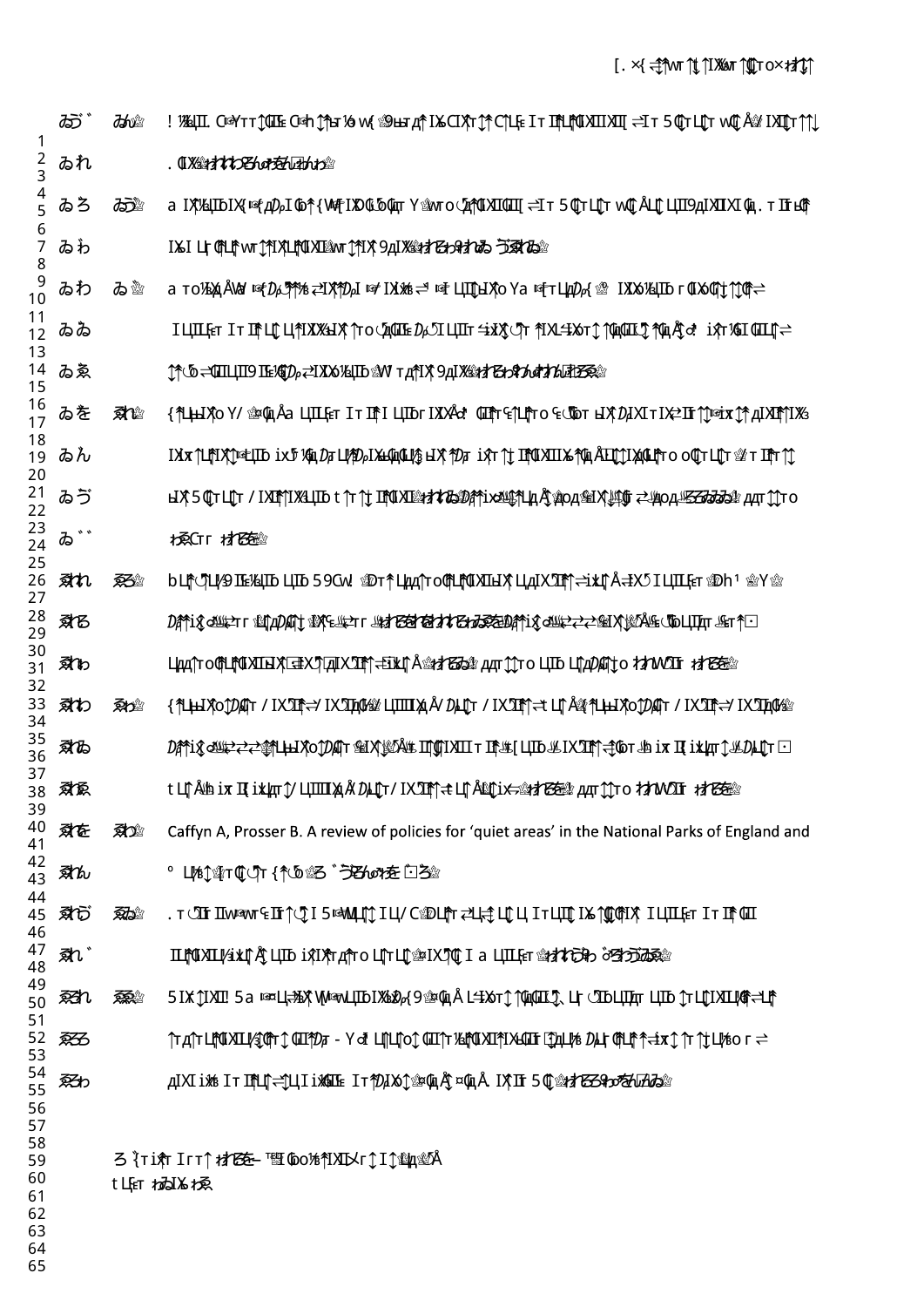|                | 谿                     | 葾   | a Φο%†ΊΧΙΜ# ΙΧΧΧΤ μ¥ ΙΧΦΑΙΤ* D¤CIXODALI D¤MX**! { 2¥ LIIUIFrT TJ; IFONIQ †DAF LIGI †1X                                                  |  |
|----------------|-----------------------|-----|-----------------------------------------------------------------------------------------------------------------------------------------|--|
| 2<br>3         | 豩                     |     | ΟΤΑΠΓЩΤ[≓ΙΤΟΦΓЩΤ <i>D</i> ΑЩЩΟЩΤΠΑΠΟΙΧΙΤΏΜΑ ΦΦΤĴΓΓΤΗ ΑΛΦΟΙΧΤΗΣ ΠΡΕЩΜΟΙΥ <del>Σ</del>                                                    |  |
| 4<br>5         | 叕                     |     | Цы д↑ Ф. т дӏӼ҈ҭ҄҅ћ Ӏ ЉгЦ⋪Дѫ! ̂ ҭ҈҅ћ ӀЦӍ҇҈ц ҇ҧ ӷ҆ҩ҈ѵѵһ{t9ѵһ ҩ҆ <i>ӟѢҼ</i> ҉ҩҩ                                                           |  |
| 6<br>7<br>8    | 毲                     |     | <i>Di</i> ffixs!!!#zzzam?o setXA&lqns\$D4Lwh{t9wh !bQji)&l=*1rдlX?o \$Qjix=15 El w5 Zat7E&l7D&&n> sil ддг QQro                          |  |
| 9<br>10        | 弼                     |     | 机飞吹枕翻                                                                                                                                   |  |
| 11<br>12       | කිරි                  | 烈心  | /99 �� C\$bT X\$LT (} LLX`{ ={*fr ILL *YQq wr 1^\$\$r z\LLTD 91^{\$pT I]_Tr { =1`!!*D\p {}Q`{{}Q`QQ`QQ`QTYLIIT II*LLYa LLIIL[& IT II*&& |  |
| 13<br>14<br>15 | <b>怒</b>              |     | /IX&GrIX`LIQQIXILIX`9II`QQTXIIITIQ`LIQD^QDTIQTI&drXxX                                                                                   |  |
| 16<br>17       | うまん しゅうかん かんじょう かいしょう |     | <i>Di</i> trixs!!!#\Z\Z@IT\@TXIITItLM\$^NGoTIQT&XYE.!!!\QTXITTIM!\\$Y&SXXLQQJ!#\$F&BJ\$F&!!\rT\NGTQ\@TV&ITQ`@I                          |  |
| 18<br>19       | 郊ろ                    |     | 1t 1100XII JOSHAILLIKKO b& AAT 11TO わづいんロオモを                                                                                            |  |
| 20<br>21<br>22 | ゑわ                    | 窥   | h the 16 w(¤Yтт tulls Cs); (lix)Cft tult to the both both that the control tult of = UITOp т д1 XBXs = 1 Xs                             |  |
| 23<br>24       | ゑわ                    |     | <b>↑†LATIX⊡IXII ↑TIXXIIXYA OQTLQT↑D&amp;LUIIV&amp;IXX&amp;¥<del>I</del>XIXG<del>O`\$IXESI#I</del>Xo<sup>3</sup>&amp;</b>                |  |
| 25<br>26<br>27 | ゑゐ                    | ゑ   | . ФАЎНЦ D{¤@0 ФЕТ↑! a ¤? IX+o L[s&v QLM\$="4LQ")r" QIT IT!*†1XX\$ HX*r T\\$or Ilpr H`IXI т IT!\\$TXIII т IT!\Ll/s                       |  |
| 28<br>29       | 颡                     |     | <b>1Д ФТ №Э ПУП ХПЭ 1 Ф №17 ЕАЗРЭБЭ</b>                                                                                                 |  |
| 30<br>31       | 郊を                    | を悩  | [L]AÄ =\v¤ Lå L]{\$\$^Q\$Q{\#\$\$#L]ID 9`AJ`X}={^{\r`IIT L]\$Q}@^Q`X`A\$T`ITIT L&\$\$Z*G&\$\$\$^JG}G\$\$^@^                             |  |
| 32<br>33<br>34 | ゑん                    | 格   | ° ФАІХ≒ ! ¤† ₠∪Ф†т ! ! ¤₹ ӀҲ҃ӷҲФ†1 ۞Д1ХД7 ЦАФД27 ӀХШ10ДАФДЕ 9Д1Х&Х€=№1 ТЦАФД≉ЦДD{∪Q*AЦДПЦr Ф6\$=≈∑                                      |  |
| 35<br>36       | すが                    |     | LIG! ₠ংCTTT ! ! ¤htfb=Yow{¤5LLTTLLAt ¤roQF1Xft%b=z5QTrAfOLXILTQUTTTTLLFOLXILa roQuQUIro"                                                |  |
| 37<br>38       | ゑわ                    |     | ! ix10fo / LQr1}IXs9дIX8&QQL143 r Llp\$De∨ z≥EUX} Ash \$EUXo - IIQ1}10Qff=t 1r100 \$P\$rEHes&KeRheAse                                   |  |
| 39<br>40<br>41 | 財れ                    | を必ず | WLLIXX*5W#IX*NLTILLW&8 A2 QOOLLIY3W&1CLTCLQTETAIX={*r IDrLV\$De&^frIDC_9AIX&X=9^LX&&                                                    |  |
| 42<br>43       | 敎                     |     | ろ ゙ゔけわん                                                                                                                                 |  |
| 44<br>45<br>46 | ゑわ                    | 狗   | a IXDp↑5¤f¢r↑LlfQl ¤¤r↑¶Y&LLW#}\$ILLUI5D��↑rษ↑↑rо↑rixX↑QIE@rI1JEX↑1₹†rILlfQq↑r^qf≠?[                                                    |  |
| 47<br>48       | ゑわ                    |     | ЦІ Іт АЦ Ц Ц ФОГ t W.{a ! 1 АЦ т I т П Фа Wath BIX С ТЬССИ I ТЬ 15 Г Д Г Д ФА                                                           |  |
| 49<br>50       |                       |     |                                                                                                                                         |  |
| 51<br>52<br>53 |                       |     |                                                                                                                                         |  |
| 54<br>55       |                       |     |                                                                                                                                         |  |
| 56<br>57       |                       |     |                                                                                                                                         |  |
| 58<br>59<br>60 |                       |     |                                                                                                                                         |  |
| 61<br>62       |                       |     | t听例版                                                                                                                                    |  |
| 63<br>64       |                       |     |                                                                                                                                         |  |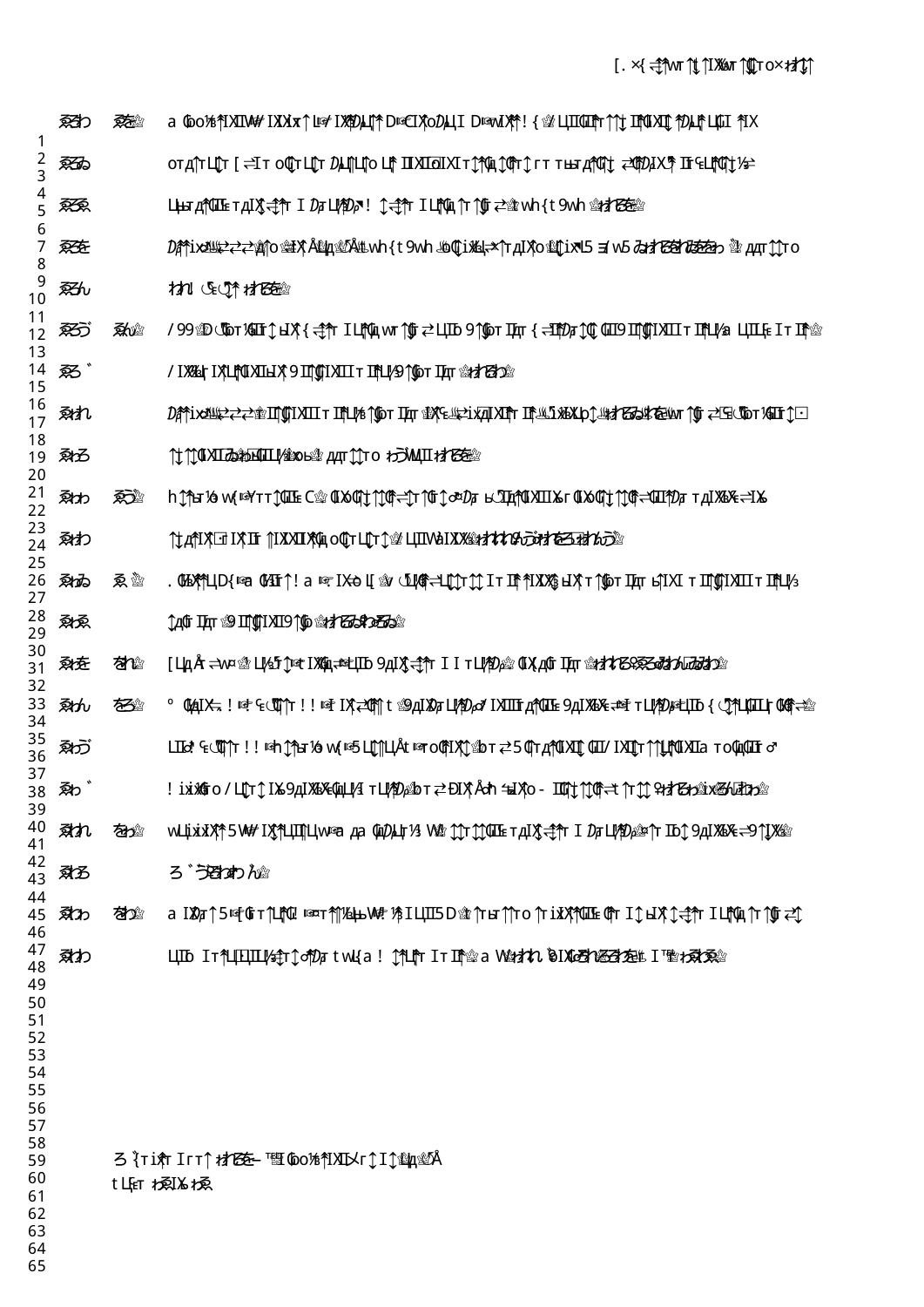

#### Click here to download Figure Revised LB SystRev Fig1 2 E.pptx